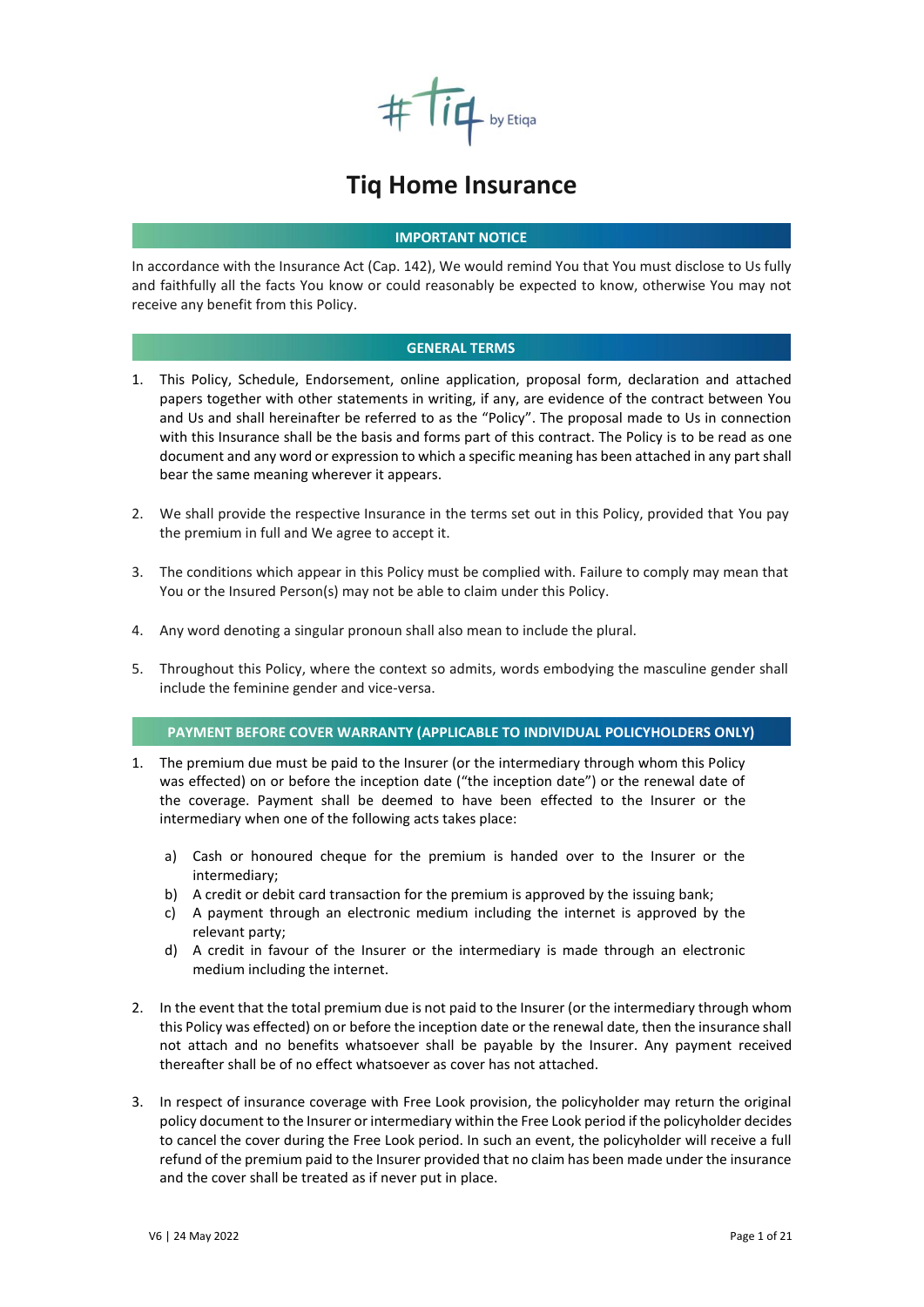## **GENERAL DEFINITIONS (APPLICABLE FOR THE WHOLE POLICY)**

**Accident / Accidental** means a sudden, unforeseen and fortuitous event, occurring during the Period of Insurance, which results in Injury or property damage.

**Act of Terrorism** means an act, including but not limited to the use of force or violence and/or the threat thereof, of any person or group(s) of persons, whether acting alone or on behalf of or in connection with any organisation(s) or government(s), committed for political, religious, ideological or similar purposes including the intention to influence any government and/or to put the public, or any section of the public, in fear.

**AWP Services Singapore Pte. Ltd. ("AWP")** is a third party provider contracted by Us to provide Emergency Home Assistance service to our Tiq Home Insurance policyholders.

**Building** shall mean the private dwelling or residential flat and all domestic outbuildings, fixtures and fittings attached to the building, building structure (but not the foundations), swimming pool, walls, gates and fences and all other domestic improvements of a structural nature at the Premise and for which You are legally responsible. All buildings are declared by You to be built of bricks, stone or concrete and roofed with concrete, slate, metal, asbestos or a composite of asbestos and other non-combustible mineral ingredient unless specially mentioned.

**Child** means any of Your unmarried dependent children aged between 1 and below 18 years or up to 25 years old if he or she is pursuing full-time education in a recognised tertiary institution and who is a member of the Household.

**Contents** shall mean any moveable household item belonging to You or any member of Your Household except for the following:

- a) Property more specifically insured under another policy.
- b) Motor vehicles and accessories, pedal cycles and watercraft.
- c) Deeds, bonds, bills of exchange, promissory notes, cheques, traveller's cheques, securities for money, stamps, certificates or documents of any kind, manuscripts, medals, contact lenses, hearing aids and livestock unless specially mentioned herein.
- d) Any part of the structure or ceilings of the building(s), wallpapers and the like or external television and radio antennae, aerials, aerial fittings, masts and towers.
- e) Any property the value of which is included in the Total Sum Insured on Renovation, fixtures and fittings or Building(s).
- f) Landlord's fixtures and fittings.
- g) Property owned or held in trust in connection with any business profession or trade.
- h) Livestock.

**Endorsement** means written evidence of an agreed change to this Policy.

**Excess** means the amount You must pay in the event of each and every loss.

**Family** means your spouse and children, and your relatives permanently living with you at the address stated in the Schedule.

**Fungi** means any form of fungus including but not limited to all forms of mould or mildew and any mycotoxins, spores, scents, vapours, gases or substances including any by-products produced or released by it.

**HDB** means Housing & Development Board.

**Home / Dwelling** means a building occupied as private dwelling (house, flat or apartment) together with its garages and outbuildings, all used for domestic purposes at the address shown in the Schedule.

**Household** means all members of Your family and any other persons (other than paying guests or tenants) living with You permanently.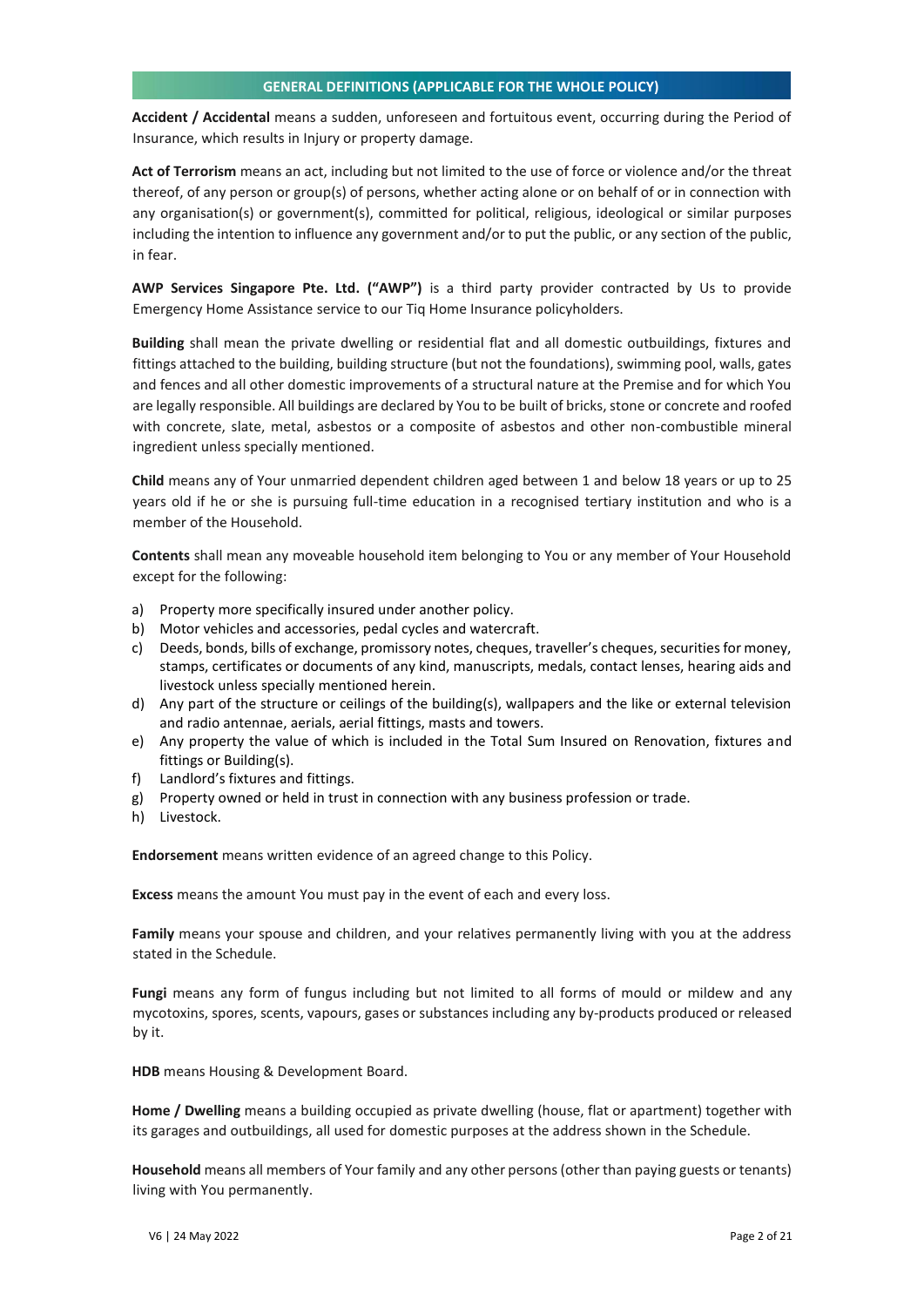**Injury** means bodily injury caused solely and directly by an accident.

**Insured Perils** refer to the following:

- a) Fire, Lightning, Thunderbolt, Subterranean Fire.
- b) Domestic Explosion.
- c) Aircraft and other aerial devices and/or articles dropped therefrom.
- d) Impact by any road vehicle not belonging to nor under the control of the You or any member of the Household.
- e) Bursting or overflowing of domestic water tanks, apparatus or pipes from within the property insured or containing property insured but excluding damage thereto and loss or damage occurring whilst Your Home is left unoccupied for more than sixty (60) days.
- f) Theft accompanied by actual violent and forcible entry or any attempt to break in excluding loss or damage occurring whilst Your Home is left unoccupied for more than sixty (60) consecutive days.
- g) Hurricane, Cyclone, Typhoon and Windstorm including flood or overflow of the sea occasioned thereby.
- h) Earthquake or Volcanic Eruption including flood or overflow of the sea occasioned thereby.
- i) Subsidence or Landslip caused by Flood only but excluding the first \$10,000 or 10% of the claim cost whichever is higher for each and every loss.
- j) Riot, Strike, Civil Commotion not amounting to a popular uprising, strike or labour disturbance.
- k) Malicious persons and vandals except for loss or damage occurring while Your Home has been unoccupied for more than sixty (60) days whether consecutively or not in any one Period of Insurance and/or loss or damage caused by the willful or dishonest act of You and/or Your Household or with the connivance of You and/or Your Household.
- l) Falling trees or branches but not loss or damage caused by falling or looping of trees by You or on Your behalf.
- m) Smoke damage to the property insured by fire directly caused by smoke due to a sudden, unusual and faulty operation of any heating or cooking unit while in Your Home excluding damage thereto.
- n) Accidental Damage to all electrical and electronic appliances, where all electrical equipment is compliant with the Consumer Protection (Safety Requirements) Regulations (CPSR) and affixed with the Safety Mark.

**Money** means cash, coins, bank notes, currency notes, promissory notes, cheques, traveller cheques, money orders, postal orders, deeds, bonds, crossed banker's draft belonging to You or for which You have accepted responsibility and held for personal purposes.

**Period of Insurance** refers to the period of cover as shown in the Schedule.

**Renovations** mean improvements and additions made within Your Home by You as owner or by any former owner of Your Home in the form of fixtures and fittings which include flooring, built-in wardrobes and kitchen cabinets but does not form any part of the Building.

**Schedule** means the documents with details of the Insured, type of cover and Period of Insurance which forms part of the policy.

**Sum Insured** refers to the maximum amount which You are insured as shown in the Schedule.

**Uninhabitable** means Your Home is assessed by Us or Our appointed surveyor to be unfit to live in or tenanted.

**Valuables** mean jewellery, watches, curios, works of art, furs, antiques, stamps or coins collections and other collectable items, manuscripts, medals, items of gold, silver or other precious stones, platinum, paintings, fine glassware and crystal, tapestries, antiques and other collectable property that are kept in Your Home.

**We, Our and Us** refer to Etiqa Insurance Pte. Ltd., (Company Reg. No. 201331905K) the Company providing this insurance.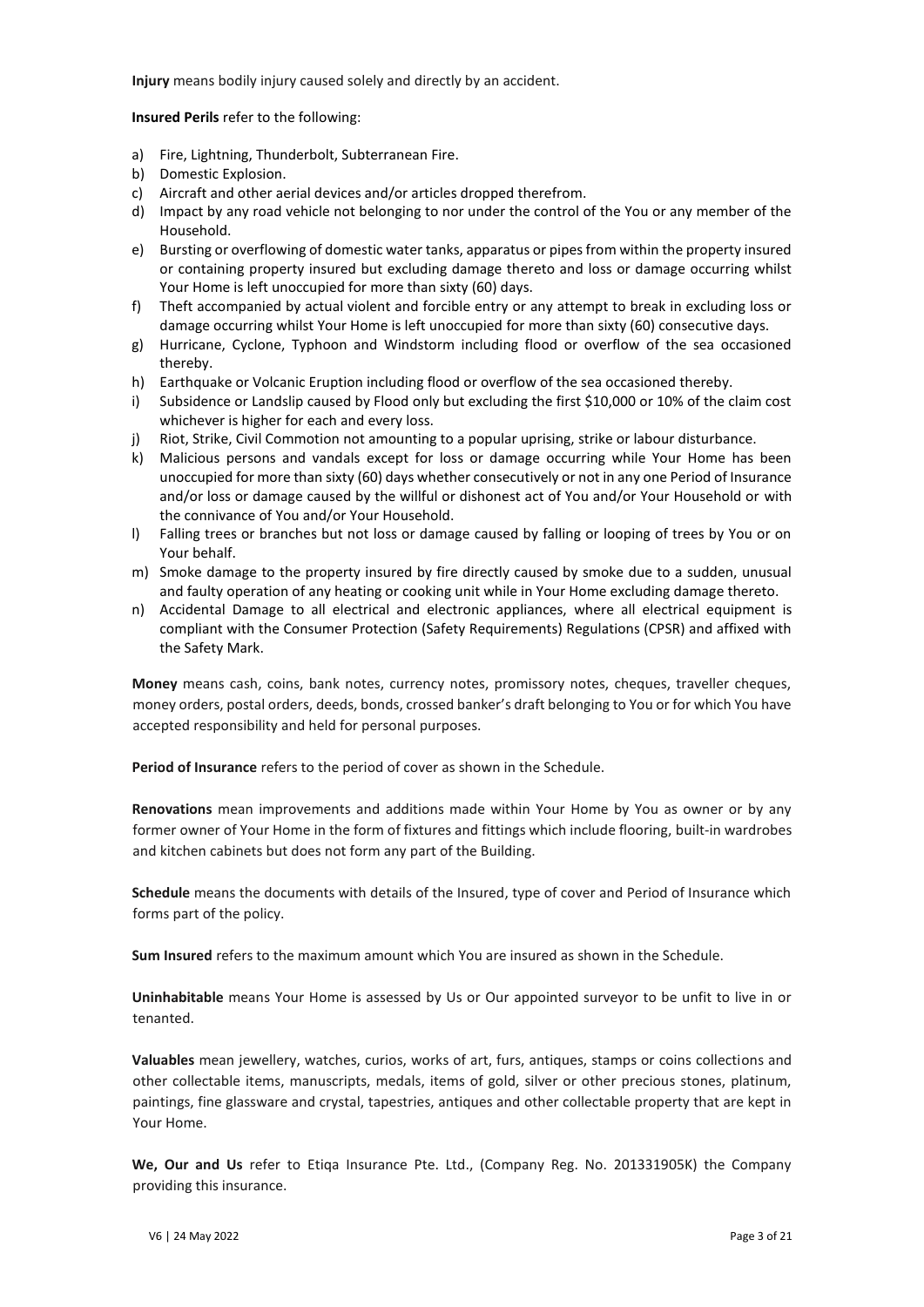**You**, **Your**, **Yours** and **Insured** refer to the Insured named in the Schedule.

# **GENERAL DEFINITIONS (APPLICABLE FOR ADD-ON CYBER ONLY)**

#### **Cyber Act means:**

(a) The fraudulent or malicious input, modification, deletion, corruption, encryption or extraction of your digital assets, residing on your computer system, which is caused by the introduction of malware or hacking by a third party;

(b) The fraudulent or malicious disablement of access and control of your computer system, which is caused by the introduction of malware or hacking by a third party; or

(c) Cryptojacking.

## **Cyber Event** means**:**

(a) The fraudulent electronic transfer of funds or property from your personal account with a financial institution by:

(i) A third party; or

(ii) The financial institution acting in good faith upon a fraudulent incoming electronic communication purporting to have been sent but which was not sent by you;

(b) You acting in good faith upon any fraudulent incoming electronic communication request and transferring funds or property from your personal account with a financial institution, to the account of a third party; (c) Fraudulent unauthorized use of or electronic transfer of funds stored in Your personal digital wallet held with an online merchant; or

(d) The fraudulent unauthorized online purchases by a third party that are charged to Your plastic card.

**Cyber Extortion Threat** means a demand for money or property accompanied by a credible threat by a third party to:

(a) Release, divulge, disseminate, destroy, alter or use Your Digital Assets, acquired by fraudulently or maliciously accessing or using Your computer system;

(b) Introduce malware into Your computer system;

(c) Corrupt, damage or destroy Your computer system; or

(d) Restrict or hinder access to Your computer systems or Your digital assets or having already encrypted Your Digital Assets or disabled access and control of Your computer system, a demand for money or property in return for the decryption key or instructions.

**Cryptojacking** means the unauthorized use of Your computer system by a third party for mining cryptocurrency.

**Digital Assets** means software, programs, Your personal electronic data, digital photos, digital music and digital video stored on Your computer systems.

**Digital wallet** is an e-wallet associated with a user's account with an online merchant and is intended for effecting payment for the purchase of goods and services through the online merchant's website.

# **Electronic Communication** means

(a) Electronic mails;

(b) Instructions given via the online banking or trading platform of a financial institution; or

(c) Instructions given via the mobile application software (App) of a financial institution.

**Electronic Data** means information stored or transmitted in a digital format.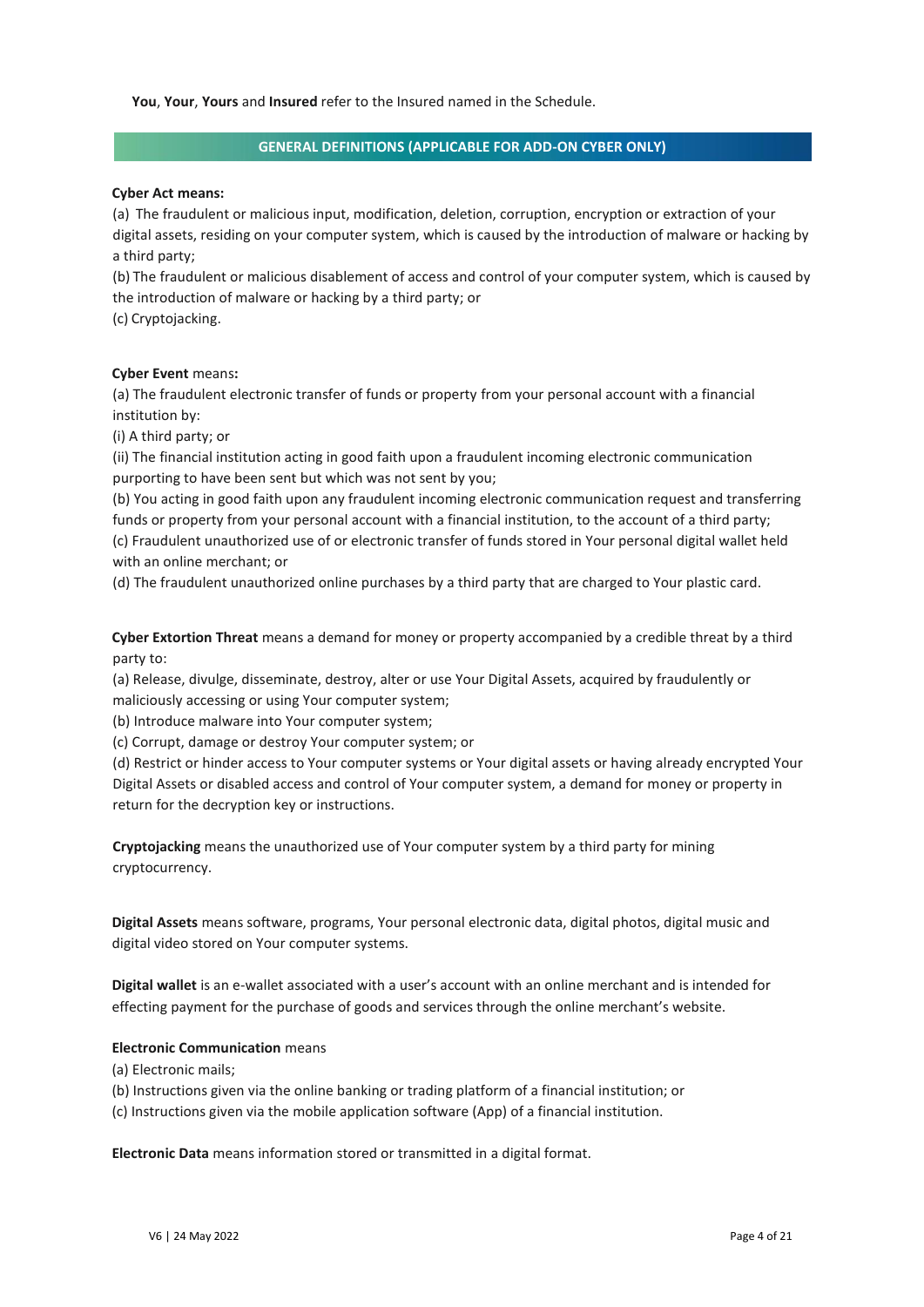**Extortion Payment** means any monies (including crypto or virtual currencies) or property paid by You, to a third party, who You reasonably believe to be responsible for a cyber extortion threat, with the purpose of resolving or terminating such threat.

# **Financial Loss** means:

(a) loss of funds from your personal account with a financial institution or from your digital wallet with an online merchant;

(b) any associated fees, penalties or interest incurred by you which have been levied by the financial institution or online merchant;

(c) reasonable and necessary cost of replacing or reconstituting your personal documents or title deeds;

(d) plastic card charges that you have incurred, including any penalties or interest which have been levied by the financial institution;

(e) reasonable and necessary legal costs and expenses you incur, with our prior written consent, in pursuing or defending any legal action, arising directly from a covered cyber event; or

(f) actual lost income that would have been earned, whether for partial or whole day's work, for time reasonably and necessarily taken off your work and away from your work premises, solely to attend to the matters requiring attention, directly arising from a covered cyber event.

**Hacking** means the unauthorized or malicious intrusion to your computer system.

**Identity Theft** means the online theft or online modification, alteration or corruption by a third party of your personal information to commit fraud using your identity.

# **Identity Theft Expenses** means:

(a) reasonable and necessary expenses (including legal costs) incurred by You, with Our prior written consent:

- (i) to correct or reinstate official public records after an identity theft has occurred;
- (ii) for challenging the accuracy or completeness of a consumer credit report;
- (iii) for the preparation and attendance at any audit or hearing conducted by a governmental agency;
- (iv) for the dismissal or withdrawal of civil or criminal proceedings on the basis that the alleged liability rests with the perpetrator of the identity theft and not You; or
- (v) for the removal of criminal or civil judgments wrongly entered against You.

(b) actual lost income that would have been earned, whether for partial or whole day's work, for time reasonably and necessarily taken off Your work and away from Your work premises, solely to attend to the matters referred to in the event of Identity Theft;

(c) costs of:

(i) notarizing affidavits or related documents verifying the fraud; or

(ii) photostatting and registered mail postage for sending required documentation to law enforcement agencies, credit bureaus, financial institutions, creditors or debt collection agencies; or

(d) the cost of loan re-application fees, if Your earlier application had been refused solely because the lender had received incorrect credit information about You following the Identity Theft.

**Crawford** means Crawford & Company International Pte Ltd (Company Reg. No. 197101412E), our appointed Claims Service Call Centre for Personal Cyber add-on only.

**Malware** means any malicious software or code designed to infiltrate, disrupt, corrupt or damage a computer system or circumvent any network security product or service, including but not limited to viruses, worms, trojan horses, ransomware, adware, spyware and cryptojacking scripts.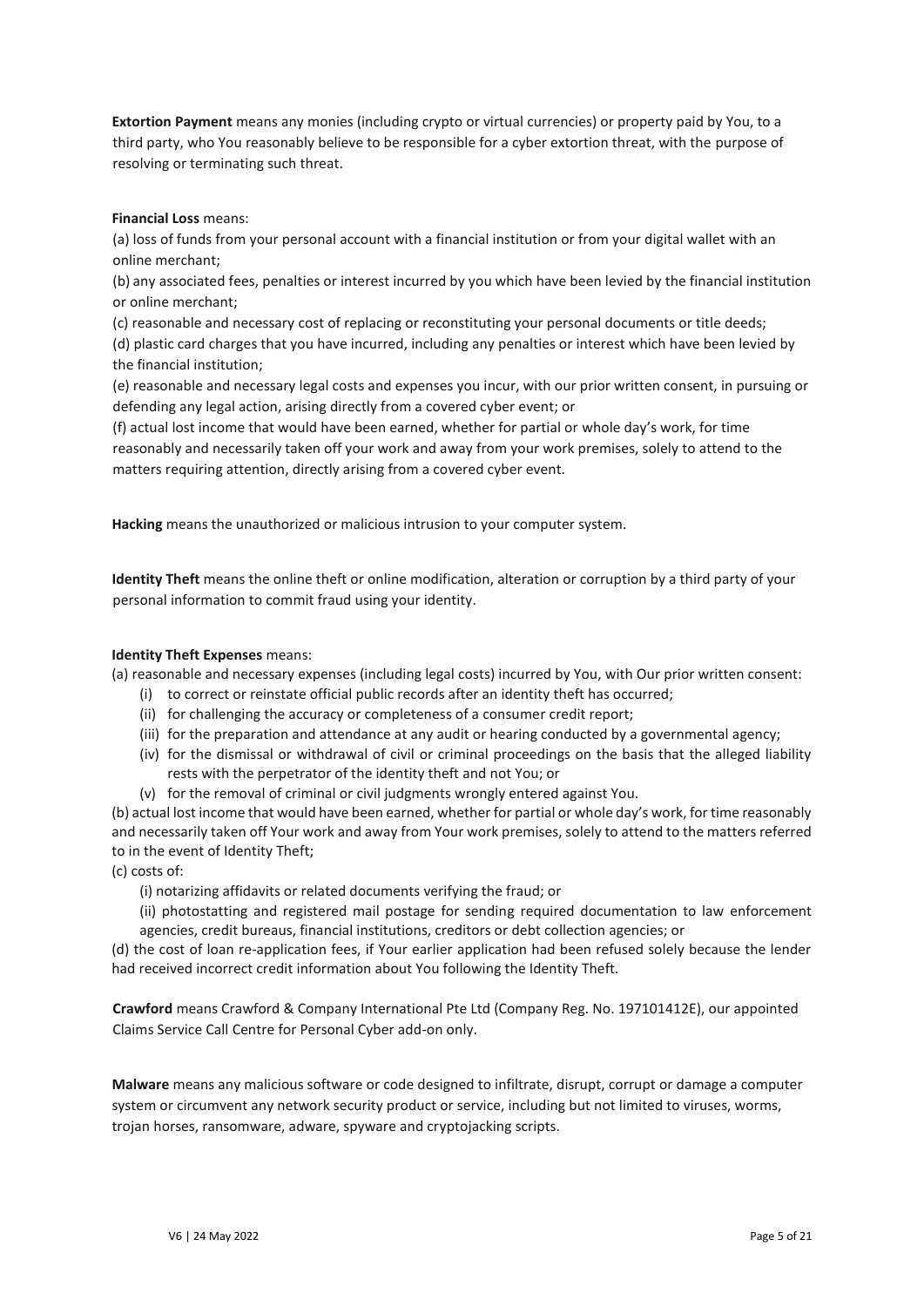**Online Merchant** means a Third Party retail business registered with a valid business license according to the jurisdiction of the country which it is situated in and which accepts payment for goods through a secured online payment gateway.

**Personal Information** means information or data relating to Your personal identity which publicly documents, authenticates or proves Your genuine identity or good standing.

**Plastic Card** means any credit, debit, charge or store card that is registered to Your name.

**Restoration Costs** means reasonable and necessary costs and expenses you incur, with our prior written consent:

(a) for investigating, reconfiguring and repairing any damage to Your computer system;

(b) For retrieving or replacing Your Digital Assets; or

(c) For locating and removing malware from Your computer systems following a Cyber Act.

We can at Our sole discretion settle Your claim for Restoration Costs under this policy, with new for old with provision for wear and tear deduction if necessary.

**Third Party** means any natural person or entity other than You, acting on their own accord, without Your knowledge, consent, assistance or participation.

# **Your Computer System** means:

(a) any home computer network, router, hardware, Digital Assets therein and all associated input and output devices, which is owned by You and used mainly by You for personal purposes, and which is located at Your home; or

(b) mobile phones, laptops, notebook or tablets, which are owned by You and used mainly by You for personal purposes.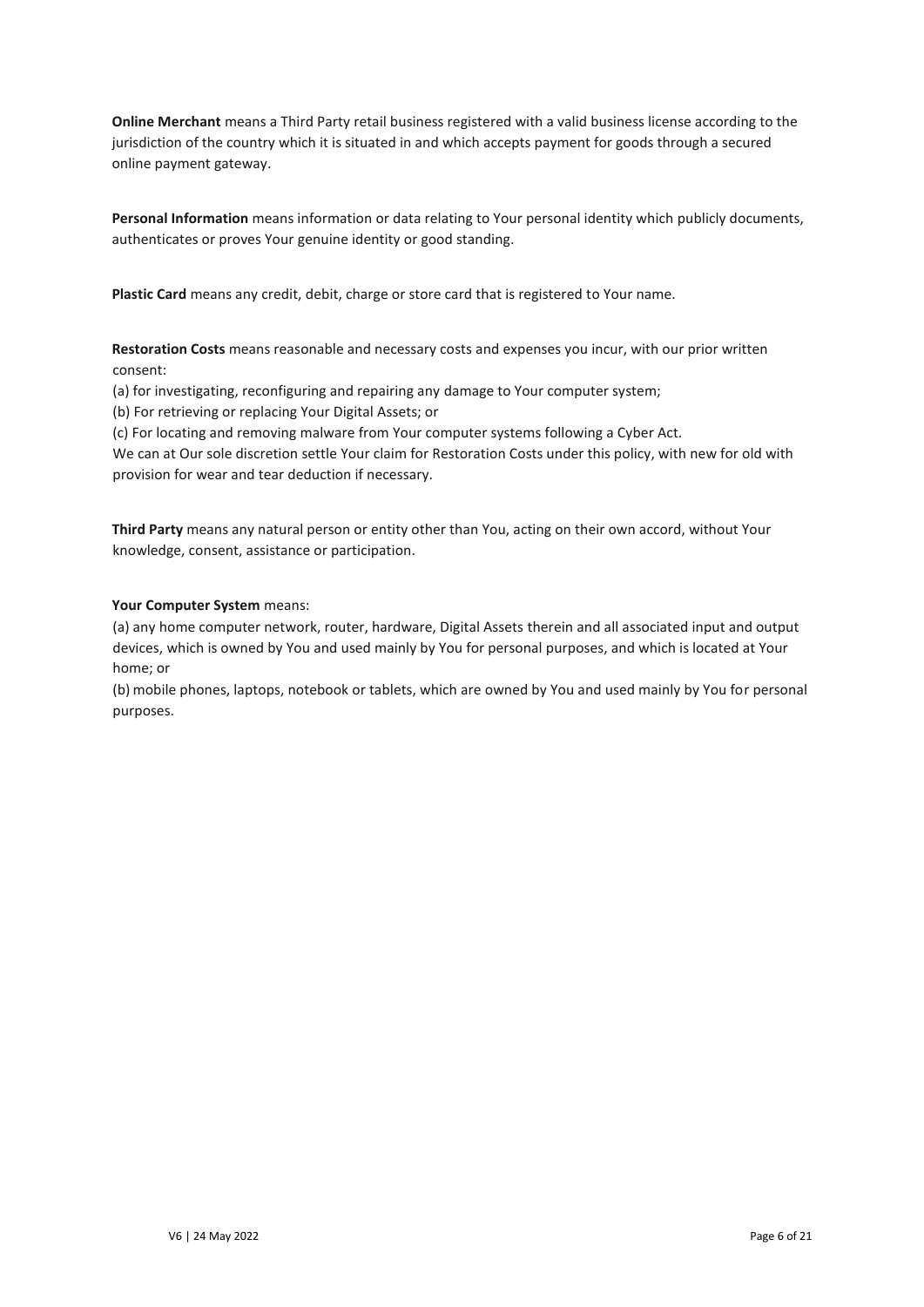# **TABLE OF BENEFITS**

| <b>Maximum Sum Insured Limit</b> |                                                                      |                                                                    |                |                                                         |  |  |
|----------------------------------|----------------------------------------------------------------------|--------------------------------------------------------------------|----------------|---------------------------------------------------------|--|--|
|                                  |                                                                      | Homeowner / Landlord                                               |                | <b>Tenant</b>                                           |  |  |
| <b>Section</b>                   | <b>Benefits</b>                                                      | <b>HDB</b>                                                         | <b>Private</b> | <b>HDB/Private</b>                                      |  |  |
|                                  |                                                                      | (Sum Insured)                                                      | (Sum Insured)  | (Sum Insured)                                           |  |  |
| $\mathbf{1}$                     | <b>Building</b>                                                      | As shown in Your Schedule (if applicable)                          |                | Not available                                           |  |  |
| 2                                | Renovation                                                           | As shown in Your Schedule (if applicable)                          |                | Not available                                           |  |  |
| 3                                | Contents                                                             | As shown in Your Schedule (if applicable)                          |                | As shown in Your Schedule                               |  |  |
| 4                                | <b>Emergency Cash</b><br>Allowance                                   | 100% Uninhabitable: \$5,000<br>≥ 50% Uninhabitable: \$2,500        |                | 100% Uninhabitable: \$500<br>≥ 50% Uninhabitable: \$250 |  |  |
| 5                                | <b>Emergency Home</b><br>Assistance                                  | \$200 and up to 4 times per year                                   |                | \$200 and up to 4 times per<br>year                     |  |  |
| 6                                | Personal Legal<br>Liability<br>(Worldwide)                           | \$500,000                                                          | \$1,000,000    | \$500,000                                               |  |  |
| 7                                | Valuables                                                            | 30% of Content Sum Insured                                         |                | 30% of Content Sum Insured                              |  |  |
| 8                                | <b>Removal of Debris</b>                                             | 10% of Renovation Sum Insured                                      |                | Not available                                           |  |  |
| 9                                | Professional fees                                                    | 10% of Building and/or Renovations Sum<br>Insured                  |                | Not available                                           |  |  |
| 10                               | Conservancy<br>Charge                                                | \$500                                                              |                | Not available                                           |  |  |
| 11                               | Unauthorised<br>Transactions on<br>your Stolen ATM<br>or Credit Card | \$1,000                                                            |                | \$1,000                                                 |  |  |
| 12                               | Accidental<br>Breakage of<br>Mirrors and Fixed<br>Glass              | \$1,000                                                            |                | Not available                                           |  |  |
| 13                               | Money                                                                | \$750                                                              |                | Not available                                           |  |  |
| <b>Optional Add-on</b>           |                                                                      |                                                                    |                |                                                         |  |  |
| 14                               | Personal Cyber                                                       | \$25,000 (subject to deductible of \$250<br>for Restoration Costs) |                | Not available                                           |  |  |
| 15                               | Family<br>Accidental<br>Death<br>Protection                          | \$50,000                                                           |                | Not available                                           |  |  |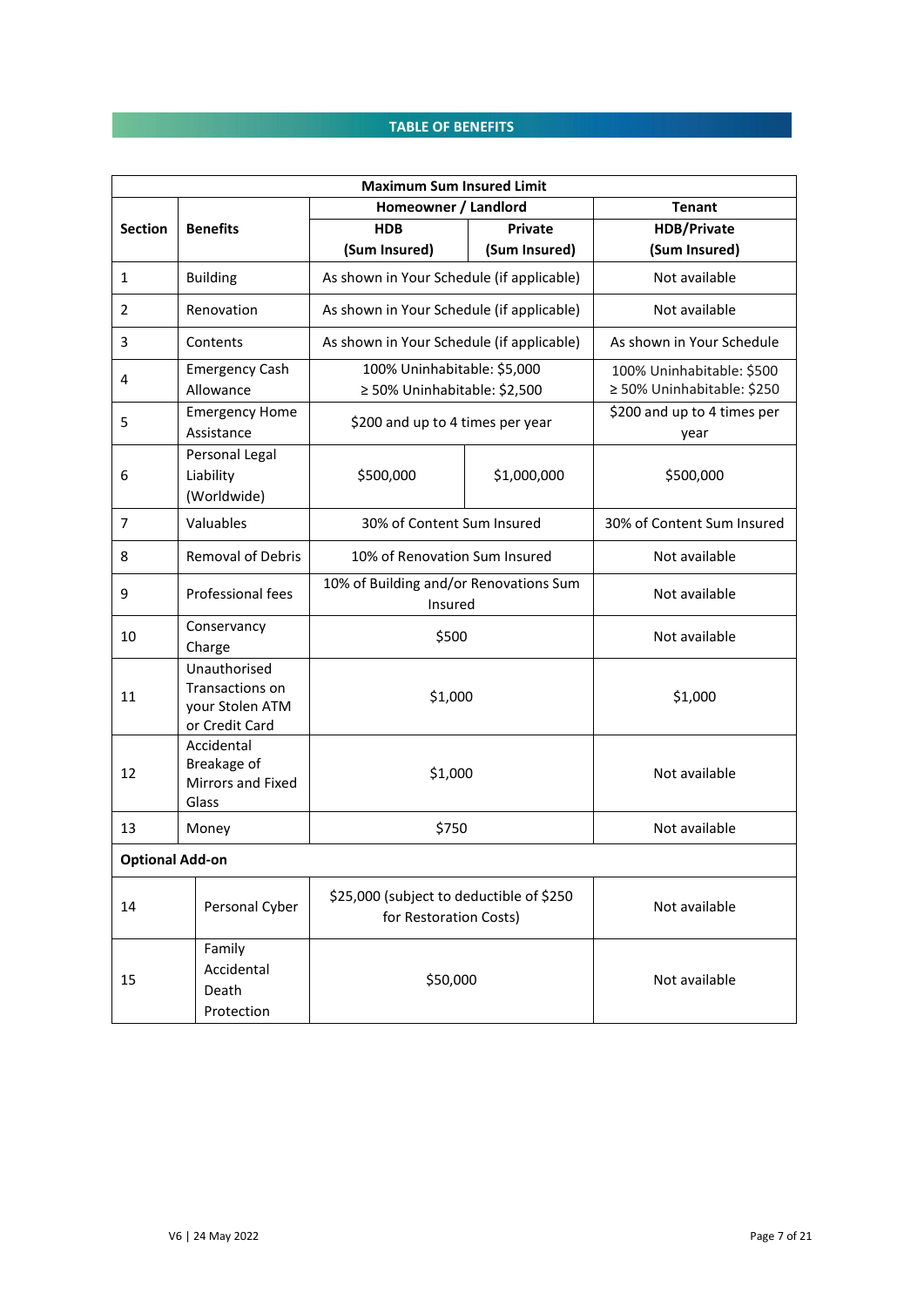## **POLICY BENEFITS**

## **Section 1 – Building**

We will pay You for physical loss or damage to the Building caused by any of the Insured Perils. Our maximum liability during any one policy year in respect of this section shall not exceed in the aggregate the Sum Insured stated in the Schedule.

If You have purchased more than one policy with Building cover with Us, compensation is payable under one policy only.

#### **Section 2 – Renovation**

We will pay You for physical loss or damage to the Renovation caused by any of the Insured Perils. Our maximum liability during any one policy year in respect of this section shall not exceed in the aggregate the Sum Insured stated in the Schedule.

## **Section 3 – Contents**

We will pay You and Your Household for physical loss or damage to Contents, caused by any of the Insured Perils. Our maximum liability during any one policy year in respect of this section shall not exceed in the aggregate the Sum Insured stated in the Schedule.

## **The cover provided under Section 1, 2 & 3 are operative only if shown on the Schedule.**

#### **Section 4 – Emergency Cash Allowance**

In the event of an Insured Peril resulting in Your Home being 100% Uninhabitable as certified by Us, We will pay You \$5,000 as a homeowner / landlord; or \$500 as a tenant.

However, in the event of an Insured Peril resulting in Your Home being at least 50% Uninhabitable, as certified by Us, We will pay You \$2,500 as a homeowner / landlord; or \$250 as a tenant.

We will not provide any pay-out should We determine Your Home as less than 50% Uninhabitable.

Note: Approved claims will be paid out to Your personal digital wallet (e-Wallet) on TiqConnect.

# **Section 5 – 24-hour Emergency Home Assistance (Only applicable to plans with a Period of Insurance of 3 to 5 years)**

If there is a sudden and/or unforeseen event at Your Dwelling and You are in need of Emergency Home Assistance services, the following referral and arrangement assistance services shall be available to You upon specific verbal notification by You to Etiqa Home Assistance hotline at +65 6702 2662. This hotline is available 24 hours, 7 days a week including Weekends and Public Holidays provided by AWP.

Information about the Insured and the Policy will be disclosed to AWP for the purpose of providing the Emergency Home Assistance service.

#### Emergency Home Assistance service

The Policy will cover You up to the limit of \$200.00 per event and up to four (4) events per annum. We shall not be responsible for any third party expenses incurred that shall be the responsibility of the Insured.

We will not be liable in any way to any person for any loss or damage suffered directly or indirectly as the direct or indirect result of any assistance services provided, including any delay in the provision of the services.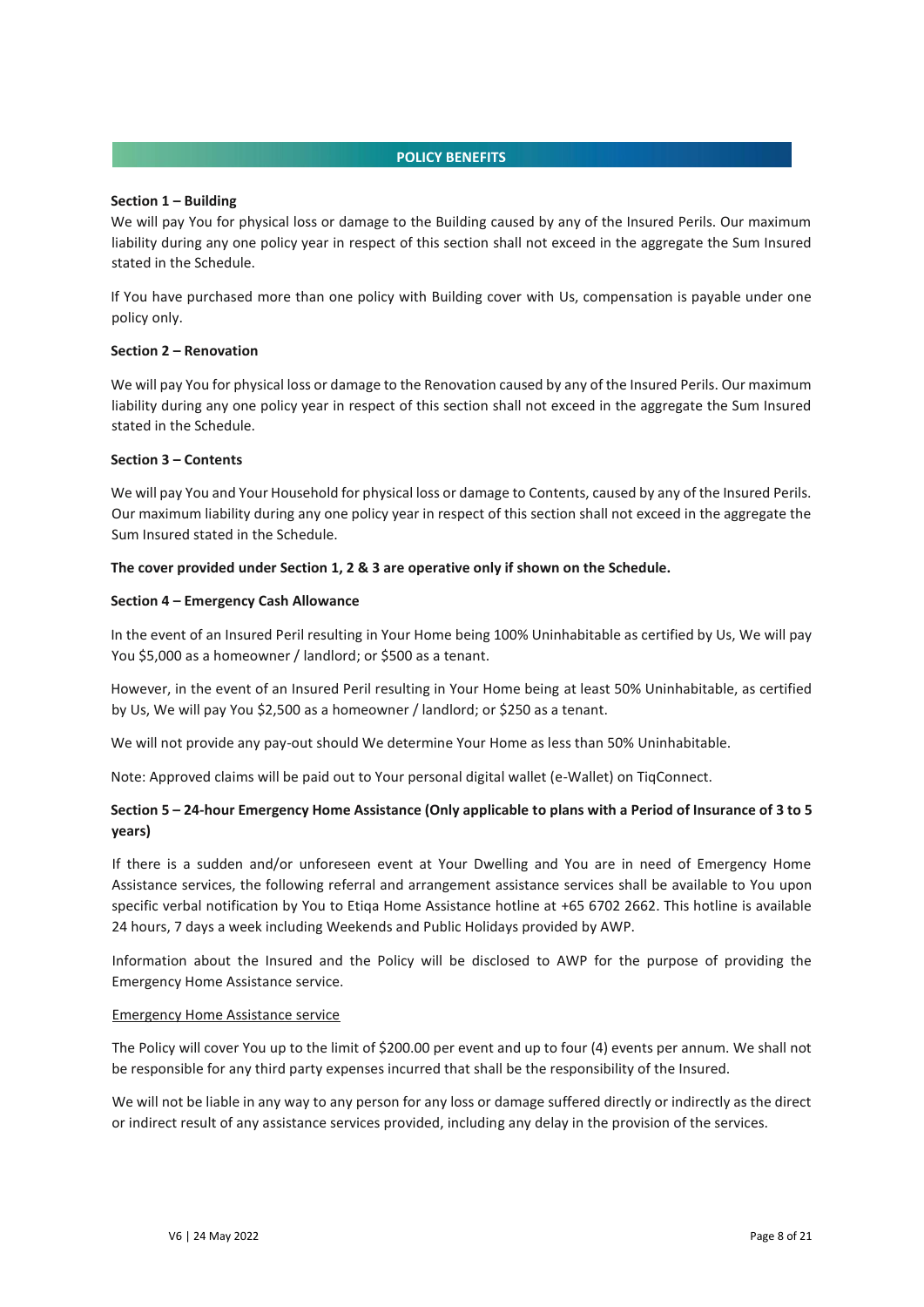# **a) Locksmith Assistance**

In the event that You are locked out of Your Insured Dwelling or You are experiencing broken key stuck in the lock, You shall contact AWP to arrange for a locksmith to assist You at Your Insured Dwelling.

Exclusion: This Service shall not extend to You who is locked out of Your bedroom in Your Insured Dwelling.

# **b) Plumbing Assistance**

In the event that Your Insured Dwelling contains clogged water supply or drainage system or there is a leak in the water pipe(s).

Exclusions: This Service shall not extend to You whose Insured Dwelling has

- (i) a leaking water tap which requires refurbishing, or
- (ii) leaking water heater/shower head, or
- (iii) water leaking from the Insured Property's ceilings (exclusive of landed property)
- (iv) concealed water pipe(s)

# **c) Electrical Assistance**

In the event of blackout due to lightning and circuit overload in Insured Dwelling or power supply circuit malfunctioning, AWP shall arrange for a competent electrician to attend to and repair the problems.

Exclusion: This Service shall not extend to failure or malfunction of electrical appliances like televisions, refrigerators, rice cookers, ovens, water heaters, etc.

# **d) Pest Control Services**

In the event that Insured Dwelling is infested with pests which are bees, wasps, hornets, rodents and termites, AWP shall arrange for a pest control services to remedy the situation.

Exclusions: The Policy shall not pay for such services made within the first three (3) months from the first inception date of cover and the service does not cover recurring termite infestation

We reserve the right at our absolute discretion to amend or terminate the Emergency Home Assistance service without notice.

# **Section 6 – Personal Legal Liability (Worldwide)**

# **1. Personal Legal Liability**

- (a) We will pay up to the limit stated in Your Schedule for any one occurrence and in aggregate in respect of which You or any member of Your Household become legally liable to pay as compensation in Your or their capacity as a private individual or as occupiers of Your Home for:
	- (i) Accidental death or bodily Injury to third party;
	- (ii) loss or damage to property which does not belong to You nor is under the charge or control of You or any member of Your Household occurring anywhere in the world during the Period of Insurance.
- (b) We will also pay, up to the limit stated in Your Schedule;
	- (i) all legal cost and expenses of litigation recovered against You or any member of the Household by any claimant;
	- (ii) all costs and expenses of legal defence incurred by You or any member of the Household with Our written consent.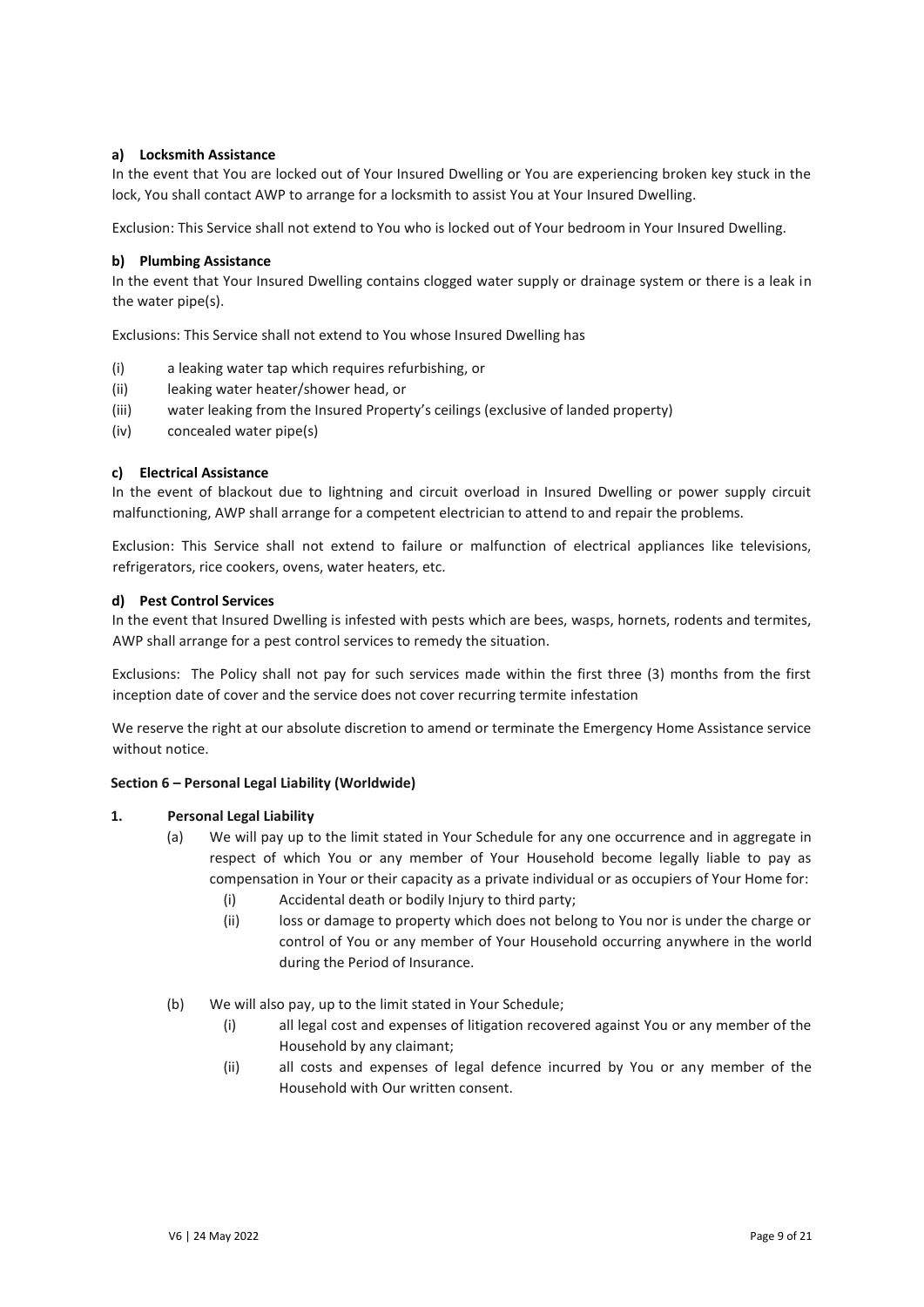# **2. Tenant's Liability**

We will pay up to \$500,000 for any one occurrence and in aggregate in respect of which You as a tenant of Your Home become legally liable as a result of a negligent act to pay for loss or damage to the:

- (a) Building, Contents, fixtures and fittings belonging to the landlord while under Your occupation;
- (b) all legal cost and expenses of litigation recovered against You or any member of the Household by any claimant;
- (c) all costs and expenses of legal defence incurred by You or any member of the Household with Our written consent.

Under Section 6, We will not pay for:

- (a) liability in respect of loss or damage to property belonging to or in the charge or under the control of You or any member of the Household, other than those described under Section 6 – Tenant's Liability.
- (b) liability for death, injury or loss of or damage to property:
	- (i) arising out of any deliberate or malicious act;
	- (ii) arising from the ownership, possession or use of any mechanically propelled vehicle, lifts, elevator, motor vehicles, trailers, aircrafts, watercrafts or firearms;
	- (iii) arising out of Your or any member of the Household in respect of the employment, business or profession.
- (c) fines, penalties, exemplary or punitive damages.

The aggregate amount We will pay in respect of item 1 – Personal Legal Liability and item 2 – Tenant's Liability under Section 6 arising from any one occurrence or series of occurrence in respect of any one Period of Insurance shall not exceed \$1,000,000.

## **Section 7 – Valuables**

We will pay for loss or damage up to the following:

- (a) 30% of the sum insured for Contents in aggregate in respect of Valuables during the entire Period of Insurance, subject to:
	- \$1,000 for any one article (excluding the first \$100 of each and every loss).
	- Works of art, paintings, fine glassware and crystal, tapestries, antiques and other collectible property, shall not exceed \$200 per item.

# **Section 8 – Removal of Debris (Operative only if Renovations cover under Section 2 is shown in Your Schedule)**

We will pay up to 10% of the Sum Insured for Renovations under Section 2 for the costs incurred for removal of debris if there has been damage caused by an Insured Peril.

# **Section 9 – Professional Fees (Operative only if Building cover under Section 1 and / or Renovations cover under Section 2 is / are shown in Your Schedule)**

We will pay up to 10% of the Sum Insured for Building under Section 1 and/or Renovations under Section 2 for the costs incurred for professional fees of architects, consultants, engineers or surveyors to repair / reinstate Your Home if damage is caused by an Insured Peril.

We will not pay for any fees incurred in preparing documents for the purpose of sending Us a claim.

# **Section 10 – Conservancy Charges**

If Your Home becomes Uninhabitable due to damage caused by an Insured Peril, We will indemnify You for the monthly service and conservancy charges payable towards the maintenance and upkeep of the common property up to \$500 in aggregate.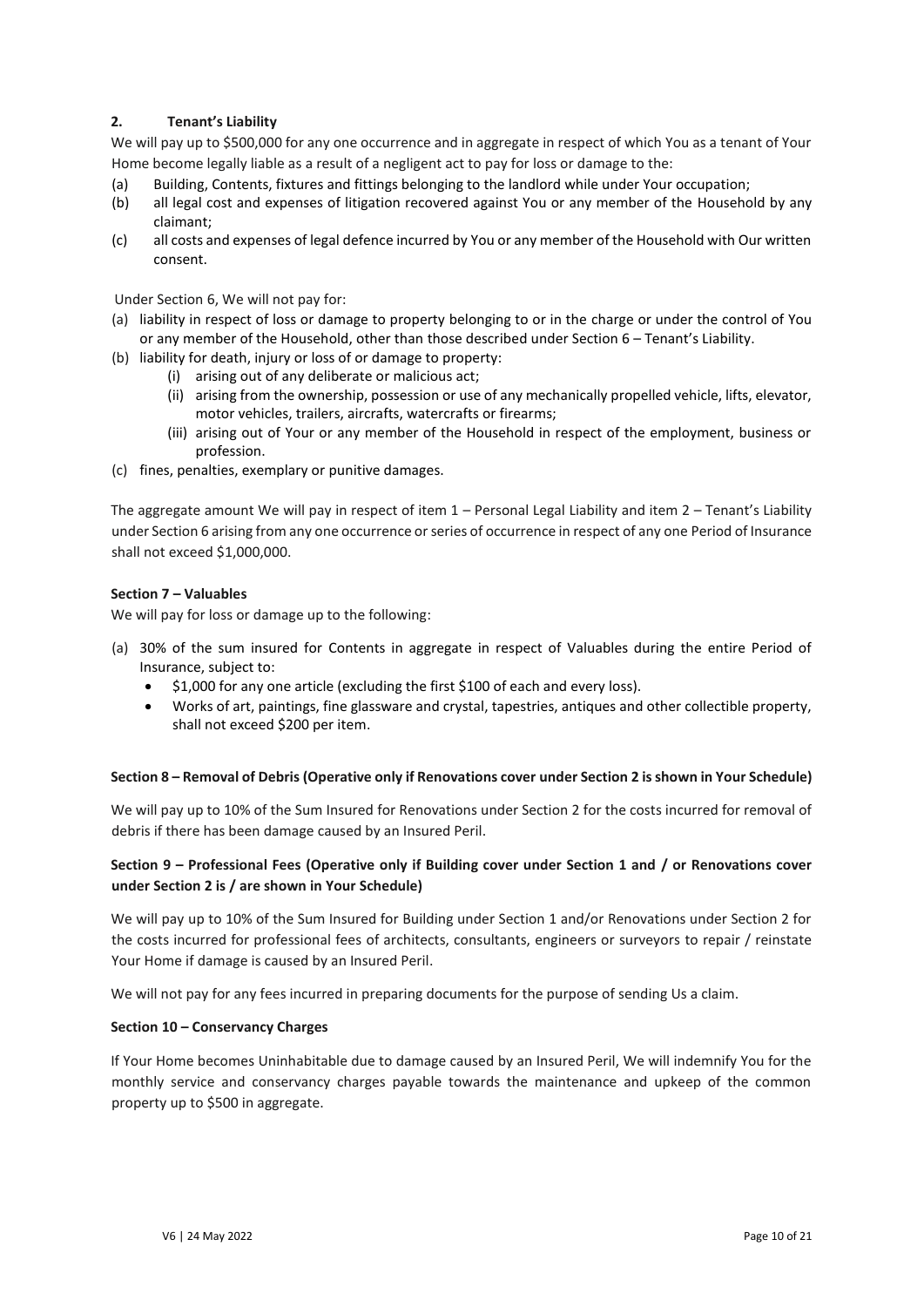# **Section 11 – Unauthorised Transactions on your Stolen ATM or Credit Card**

We will pay up to \$1,000 for any monetary losses incurred by You and/or any member of the Household against unauthorised use of credit cards or ATM cards following a theft at Your Home.

We will not pay for any loss:

- (a) if the incident is not reported to the police within 24 hours of discovery;
- (b) unauthorised use by any member of Your Household residing in Your Home;
- (c) if you have recovered the losses from the credit card or ATM card issuing bank.

#### **Section 12 – Accidental Breakage of Mirrors and Fixed Glass**

We will pay up to \$1,000 in respect of any one loss for accidental breakage of mirrors (other than hand held mirrors), fixed glass and glass tops of furniture in Your Home.

#### **Section 13 – Money**

We will pay up to \$750 against theft of personal Money belonging to You or any member of the Household following actual forcible and violent entry occurring at your Home.

We will not pay for:

- (a) losses if the incident is not reported to the police within 24 hours of discovery;
- (b) Money belonging to You and any member of the Household in connection with any business or commercial purpose;
- (c) losses committed by any member of the Household.

# **OPTIONAL ADD-ONS**

**(THE COVER PROVIDED BY THIS SECTION IS OPERATIVE ONLY IF SHOWN ON THE SCHEDULE)**

#### **Section 14 – Personal Cyber**

In consideration of the premium paid, We agree to indemnify You for the following benefits up to an aggregate of \$25,000, subject to the terms, conditions, exclusions and limitations of this policy:

#### **1) Cyber Fraud**

We shall indemnify You for Your Financial Loss arising directly from a Cyber Event which You first discovered during the policy period.

## **2) Cyber Extortion**

We shall indemnify You, to the extent insurable, for extortion payment arising directly from a Cyber Extortion Threat that is first made against You in Your personal capacity, during the policy period.

#### **3) Restoration Costs**

We shall indemnify You for restoration costs arising directly from a Cyber Act which You first discovered during the policy period, subject to a deductible of \$250.

#### **4) Identity Theft**

We shall indemnify You for Identity Theft Expenses arising directly from an Identity Theft, which You first discovered during the policy period.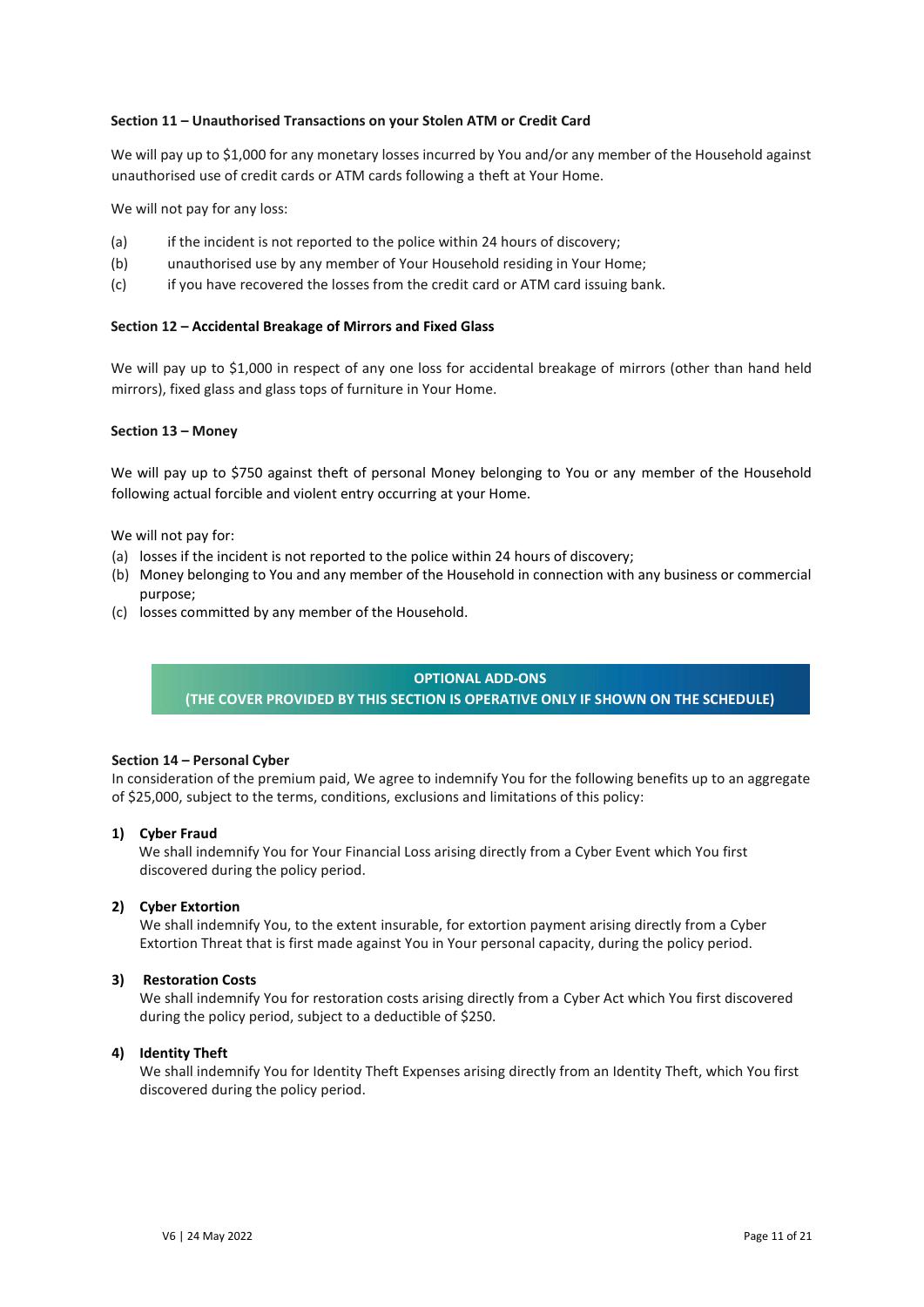# **Section 15 – Family Accidental Death Protection**

If You, Your legal spouse or Child suffers death due to Injury during the Period of Insurance occurring anywhere in the world, We will pay You or Your legal personal representative the benefits as described below if the death occurs within ninety (90) days of the Injury.

Our maximum liability is \$50,000 in the aggregate during the Period of Insurance subject to the following limits:

- a) You and Your spouse at \$15,000 each
- b) Your Child(ren) at \$10,000 each

We are not liable if:

- a) the deceased was more than 70 years old at the time the Injury occurred.
- b) death is consequent upon:
	- (i) suicide or any attempted suicide;
	- (ii) self-inflicted injury;
	- (iii) the effects of intoxicating liquor or illegal drugs;
	- (iv) pregnancy, childbirth;
	- (v) any kind of disease or illness;
	- (vi) pre-existing physical or mental defects or infirmity including insanity.
- c) death is caused while You, Your spouse or Child(ren) were engaging in or taking part in:
	- (i) any naval, military or air force service or operation;
	- (ii) air travel except as a fare-paying passenger in a fully licensed passenger carrying aircraft;
	- (iii) any trade, technical or sporting activity or as crew, all in connection with an aircraft;
	- (iv) any kind of race (other than on foot or swimming) or trial of speed or reliability,
	- (v) dangerous sports such as parachuting, hang gliding, mountaineering, rock climbing;
	- (vi) winter sports;
	- (vii) sports in a professional capacity.

## **GENERAL EXCLUSIONS (APPLICABLE TO PERSONAL CYBER ONLY)**

# **1. Bodily Injury**

Any loss based upon, arising from or as a consequence of any physical injury, sickness, disease, disability, shock, mental anguish, or mental injury, including required care, loss of services or death at any time resulting therefrom.

## **2. Business Activities**

Any loss based upon, arising from or as a consequence of any activities carried out by You for trade, business or professional purposes, including any loss connected to an account with a financial institution that is used for trade, business or professional purposes.

#### **3. Confidence Scams**

Any loss based upon, arising from or as consequence of a confidence trick involving feigned intentions towards You, such as romantic intentions, investments, contracts, loans and the like, gaining Your confidence or affections, and then using that goodwill to commit fraud.

# **4. Currency**

Any loss involving unregulated digital currency of any kind, unregulated virtual currency of any kind or unregulated cryptocurrency of any kind. This Exclusion does not apply to Extortion Payment arising from Cyber Extortion and Restoration Costs arising from Cryptojacking.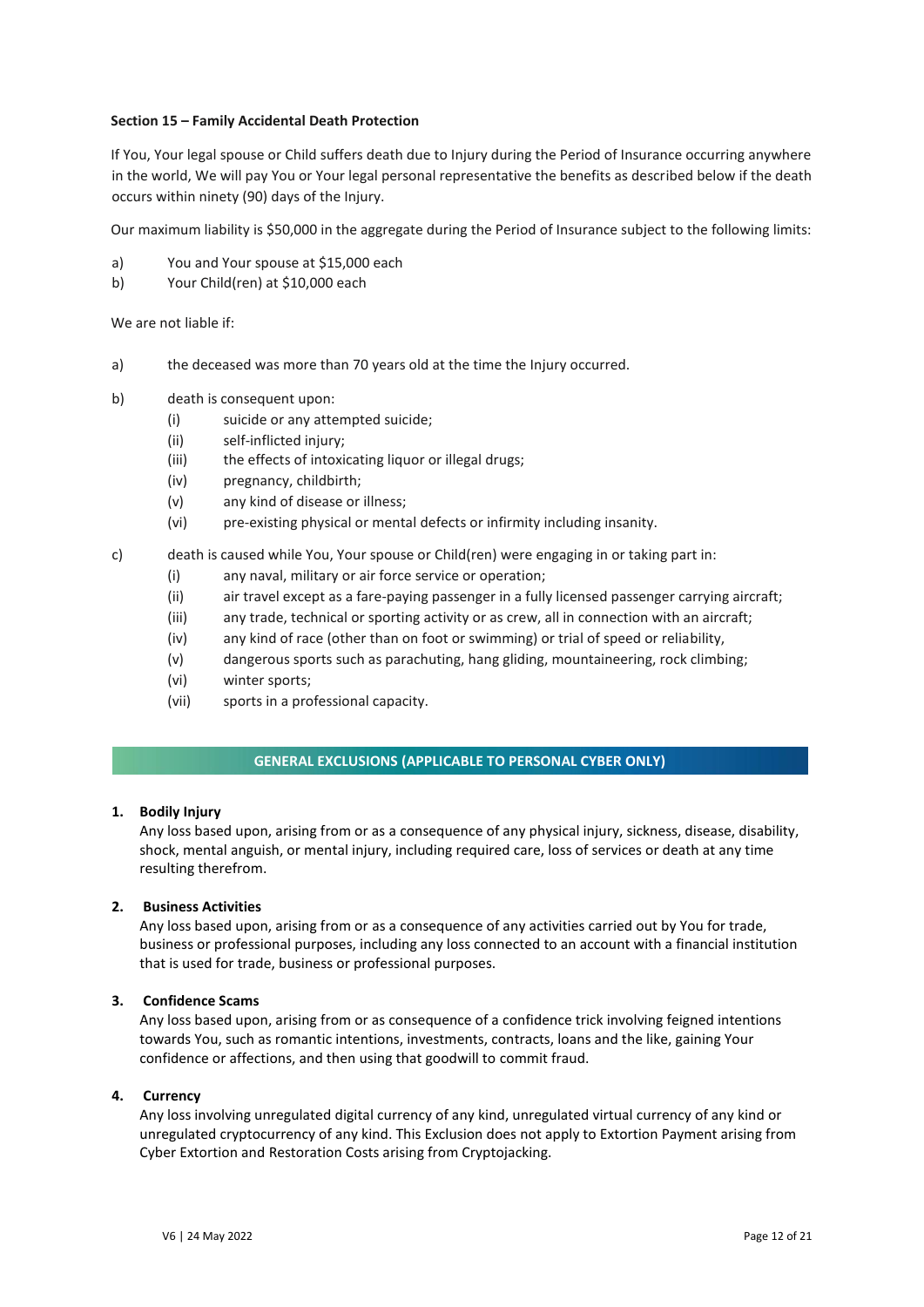# **5. Dishonest Acts**

Any loss based upon, arising from or as a consequence of any dishonest, criminal, malicious or fraudulent acts if You willingly participated in or directed such acts.

# **6. Infrastructure Failure**

Any loss based upon, arising from or as consequence of any outage in or disruption of electrical power or telecommunications services operated by a third party service provider.

# **7. Lost or Stolen Plastic Cards**

Any loss based upon, arising from or as consequence of lost or stolen Plastic Cards.

# **8. Prior Matters**

Any loss based upon, arising from or as a consequence of any fact, circumstance, act, threat or event which you were aware of prior to the inception date of this policy.

## **9. Property Damage**

Any physical loss or damage to tangible property, other than Restoration Costs.

## **GENERAL EXCLUSIONS (APPLICABLE TO THE ENTIRE POLICY)**

We will not pay for any loss, damage or injury, or other contingency which is in any way due to:

## **1. Acts of Authorities**

Loss or damage occasioned by confiscation commandeering requisition by the Government, any Public Municipal, Local Authority or on the order of such authorities.

#### **2. Abnormal Conditions/State of Emergency**

Any loss, damage or other contingency happened during the existence of abnormal conditions or state of emergency as declared by the local authorities (whether physical or otherwise) which is occasioned by or through or in consequence, directly or indirectly, of any of the said occurrences except to the extent that You shall prove that such loss, damage or other contingency happened independently of the existence of such abnormal conditions or state of emergency as declared by the local authorities.

# **3. War, Invasion and Civil Commotion**

- a. War, invasion, act of foreign enemy, hostilities or warlike operations (whether war be declared or not), civil war and
- b. Civil commotion assuming the proportions of or amounting to a popular uprising, military rising, mutiny, insurrection, rebellion, revolution, military or usurped power, martial law or state of siege or any of the events or causes which determine the proclamation or maintenance of martial law or state or any act of any person acting on behalf of or in connection with any organization with activities directed towards the overthrow by force of the government de jure or de facto or to the influencing of it by terrorism or violence.

#### **4. Act of Terrorism**

Any loss, damage, cost or expense or consequential to the loss however caused or contributed by, resulting from or in connection with:

- a. Any Act of Terrorism, notwithstanding any provision to the contrary within this policy or any endorsement thereto;
- b. Any action taken in controlling, preventing, suppressing or in any way relating to any Act of Terrorism.

## **5. Nuclear Risks**

a. Any injury or any loss or destruction of or damage to any property whatsoever or any loss or expenses whatsoever resulting or arising therefrom or any consequential loss; and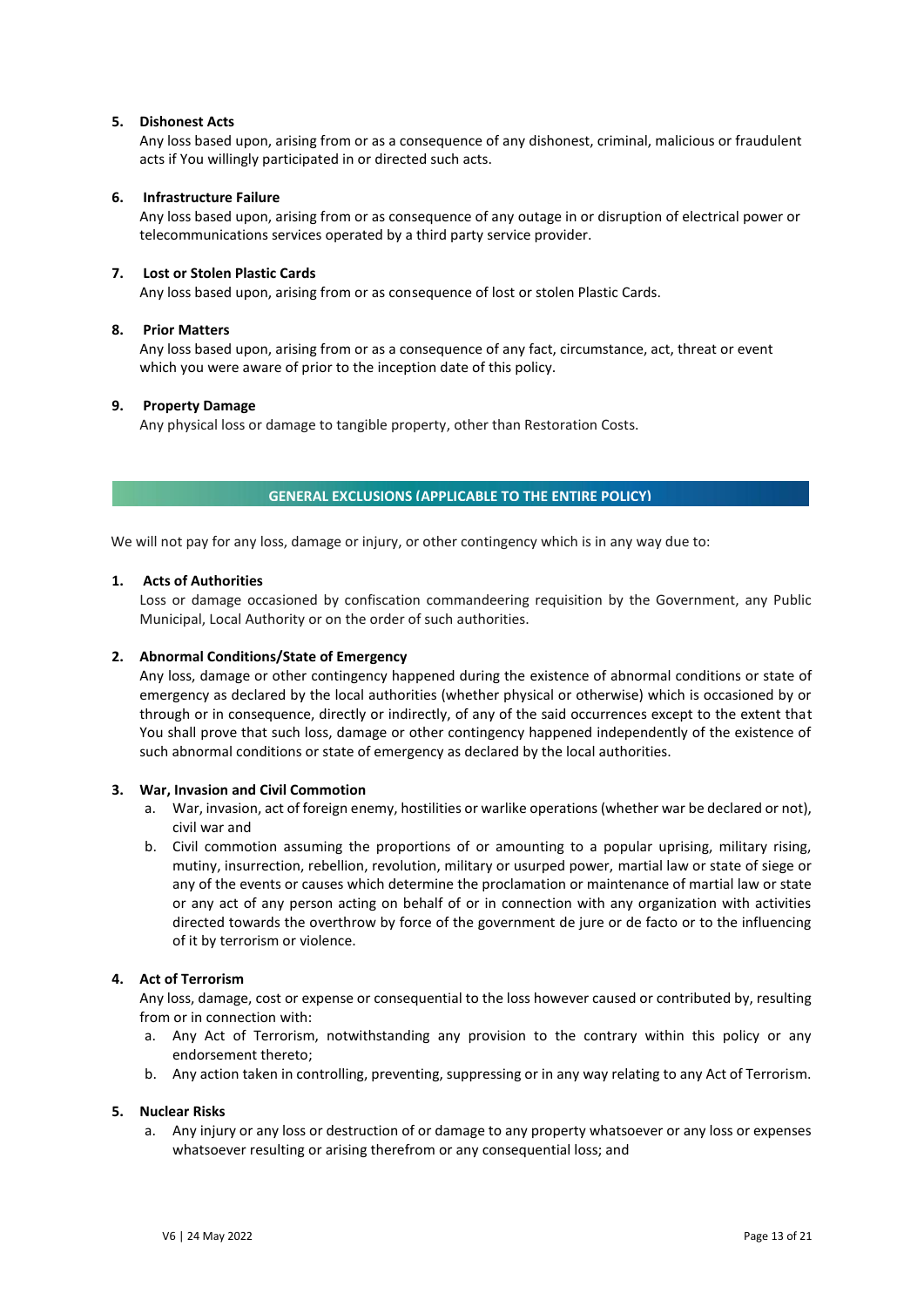- b. Any legal liability of whatsoever nature directly or indirectly caused by or contributed to by or arising from ionizing radiations or contaminations by radioactivity from any nuclear fuel or from any nuclear waste from the combustion of nuclear fuel. Solely for the purpose of this exclusion, combustion shall include any self-sustaining process of nuclear fission.
- c. Any accident, loss, destruction, damage or legal liability directly or indirectly caused by or contributed to by or arising from nuclear weapons material.

# **6. Fungi, Wet or Dry Rot or Bacteria**

Any loss or damage to Your property or Your liability to third party for bodily injury or property damage directly or indirectly caused by or attributed to the presence, growth, proliferation, spread or any activity of Fungi, Wet or Dry Rot or Bacteria. Also excluded are: (a) any requirement by You to test for, monitor, clean up, remove, remediate, contain, treat, detoxify, neutralize, or in any way respond to, or assess the effects of, Fungi, Wet or Dry Rot or Bacteria and/or (b) any liability imposed on You by any government authority for any loss or damage caused by, arising out of, aggravated by or resulting from Fungi, Wet or Dry Rot or Bacteria.

## **7. Gross Negligence, Criminal, Dishonest, Fraudulent, Malicious or Wilful Conduct**

Any loss, damage or injury arising from or contributed to by gross negligence, criminal dishonest, fraudulent, malicious or wilful act or omission by You or any member of Your Household or anyone who is authorized to gain access to Your Home.

## **8. Indirect or Consequential Loss**

Any indirect or consequential loss or damage of any kind.

# **9. Repairs/Reinstatement Works by HDB**

Any loss or damage to the Building which the HDB or HDB's appointed contractor has undertaken or is legally bound to repair or reinstate for those HDB properties insured under this policy.

## **10. Repairs/Reinstatement Works by Management Corporation Strata Title (MCST)**

Any loss or damage to the Building which the MCST or MCST's appointed contractor has undertaken or is legally bound to repair or reinstate for private homes insured under this policy.

#### **11. Sonic Bangs**

Loss or damage by pressure waves caused by aircraft or other aerial devices travelling at sonic or supersonic speeds.

#### **12. Property Damage Clarification Clause**

Property damage covered under this Policy shall mean physical damage to the substance of property. Physical damage to the substance of property shall not include damage to the data or software, in particular any detrimental change in data, software or computer programs that is caused by deletion, a corruption or a deformation of the original structure. Consequently the following are excluded from this Policy;

- a) Loss of or damage to data or software, but not limited to any detrimental change in data, software or computer programs that is caused by a deletion, a corruption or a deformation of the original structure, and any business interruption losses resulting from such loss or damage. Notwithstanding this exclusion, loss or damage to data or software, which is the direct consequence of insured physical damage to the substance of property, shall be covered.
- b) Loss or damage resulting from an impairment in the function, availability, range of use or accessibility of data, software or computer programs, and any business interruption losses resulting from such loss or damage.

#### **13. Sanction Limitation and Exclusion Clause**

We shall not be deemed to provide cover and We shall not be liable to pay any claim or provide any benefit hereunder to the extent that the provision of such cover, payment of such claim or provision of such benefit would expose the Company to any sanction, prohibition or restriction under United Nations resolutions or the trade or economic sanctions, laws or regulations of the European Union or United Kingdom or United States of America.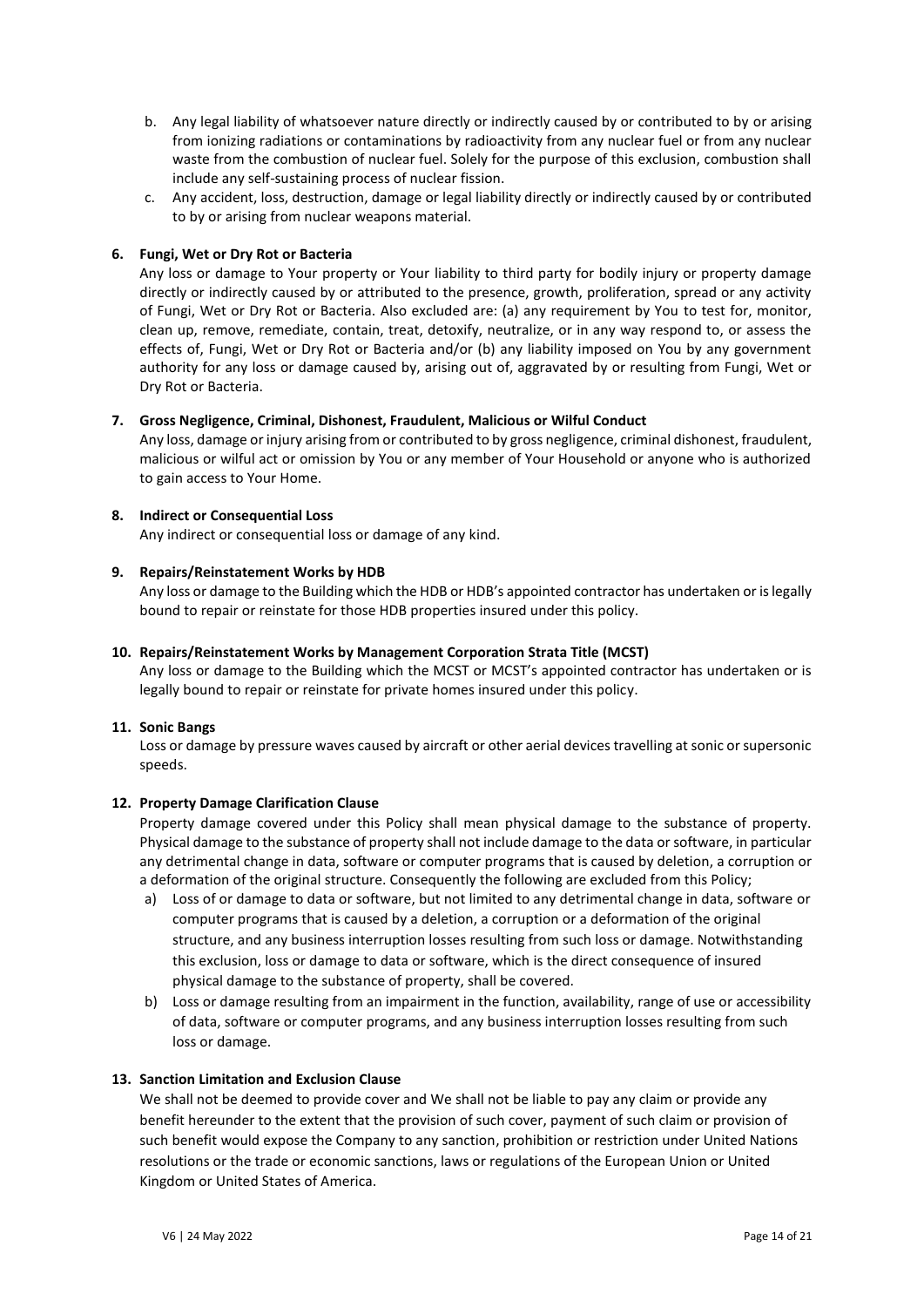# **14. Cyber Loss Absolute Exclusion Clause**

- a) Notwithstanding any provision to the contrary within this contract, this contract excludes any Cyber Loss.
- b) Cyber Loss means any loss, damage, liability, expense, fines or penalties or any other amount directly or indirectly caused by:
	- i. the use or operation of any Computer System or Computer Network;
	- ii. the reduction in or loss of ability to use or operate any Computer System, Computer Network or Data;
	- iii. access to, processing, transmission, storage or use of any Data;
	- iv. inability to access, process, transmit, store or use any Data;
	- v. any threat of or any hoax relating to 2.1 to 2.4 above;
	- vi. any error or omission or accident in respect of any Computer System, Computer Network or Data.
- c) Computer System means any computer, hardware, software, application, process, code, programme, information technology, communications system or electronic device owned or operated by the Insured or any other party. This includes any similar system and any associated input, output or data storage device or system, networking equipment or back up facility.
- d) Computer Network means a group of Computer Systems and other electronic devices or network facilities connected via a form communications technology, including the internet, intranet and virtual private networks (VPN), allowing the networked computing devices to exchange Data.
- e) Data means information used, accessed, processed, transmitted or stored by a Computer System.
- f) When this clause forms part of a reinsurance contract, Insured shall be amended to read Original Insured.

## **GENERAL CONDITIONS (APPLICABLE TO PERSONAL CYBER ONLY)**

#### **1. Sum Insured and Deductible**

Our maximum liability for each and every loss and all loss in the aggregate under this policy shall not exceed the Sum Insured stated in the Schedule.

We shall only be liable for that part of each and every loss which is in excess of the Deductible stated in the Schedule.

## **2. Claims Notification**

- a) As soon as You become aware during the policy period of any fact or circumstances that is reasonably likely to result in a loss covered under this policy, You must notify Us as soon as possible, but no later than thirty (30) days after discovery. Please contact Crawford at 6632 8639 for assistance. This hotline is available during operating hours from 8.30am to 5.30pm (Monday to Friday).
- b) You shall provide Us with all information, assistance and cooperation which We reasonably request and shall:
	- i. take all reasonable steps to mitigate or avoid a loss under this policy;
	- ii. keep any damaged Computer Systems and other evidence, and allow Us to inspect it;
	- iii. attempt to recover Financial Loss relating to a claim under Cyber Fraud from a financial institution or online merchant (as applicable), that may be responsible for all or part of the Financial Loss; and
	- iv. do nothing that may prejudice Our potential or actual rights of recovery with respect to a loss.
- c) With respect to Cyber Fraud, You must report to the police as well as the issuers of Your plastic card (where applicable) and/or the financial institution where Your personal account is held (where applicable) or the Online Merchant holding Your digital wallet (where applicable) as soon as practicable but no later than twenty four (24) hours after Your discovery of a Cyber Event.
- d) With respect to Cyber Extortion, the Extortion Payment shall not be paid without Our prior written consent. You must also make every reasonable effort to establish the credibility of the threat and to notify the police or other local law enforcement authorities before surrendering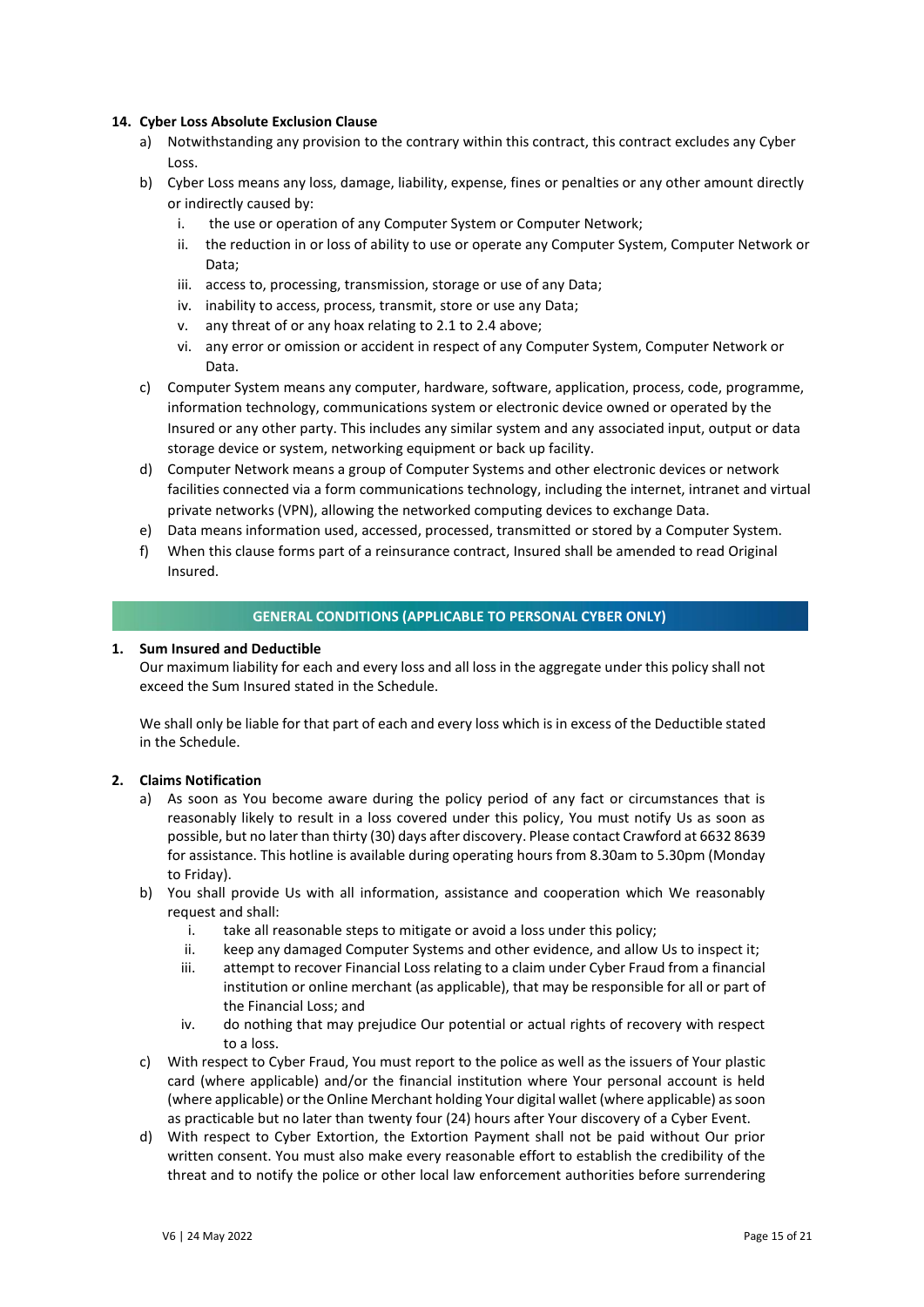any extortion payment in response to the Cyber Extortion Threat. If the Extortion Payment involves marketable goods, we will pay the actual cash value at the time of the surrender of such goods.

e) With respect to Identity Theft, You must report to the police as well as the issuers of the plastic card (where applicable) and the financial institution (where applicable) as soon as practicable but no later twenty four (24) hours after Your discovery of the Identity Theft.

# **3. Legal Defence**

It shall be Your duty and not Our's to defend any legal proceedings brought against You. We shall have the right and shall be given the opportunity to effectively associate with You in the investigation and defence of any legal proceeding. You shall not admit any liability or responsibility or agree to make any payment, without Our prior written consent.

# **4. Duty of Care**

You must:

- a) Make sure that Your Computer System is used and maintained as recommended by the manufacturer or supplier;
- b) Take reasonable measures to safeguard Your Computer Systems, including the installation of anti-malware software. It is recommended that You update Your anti-malware software regularly in accordance with the vendor's recommendation and regularly back-up Your Digital Assets;
- c) Take reasonable measures when disposing of and destroying Your Computer System to protect Your Digital Assets;
- d) Take reasonable measures to safeguard Your Personal Information, Plastic Cards and details of Your accounts with financial institutions and Online Merchants; and
- e) Take reasonable measures to authenticate and verify the identity of the sender of an Electronic Communication to You, requesting the transfer of funds including the sender's entitlement to request and receive such funds, prior to such funds being transferred from Your personal account with a financial institution to an account of a Third Party.

#### **5. Confidentiality**

You will make reasonable efforts not to disclose the existence of this policy.

# **6. Geographical Coverage**

Worldwide.

# **7. Sanctions**

We shall not be deemed to provide cover nor shall We be liable to pay any claim or provide any benefit under this policy to the extent that the provision of such cover, payment of such claim would expose Us to any sanction, prohibition or restriction under United Nations resolutions or the trade or economic sanctions, laws or regulations of Singapore, European Union, United States of America, United Kingdom and/or any other applicable national economic or trade sanction law or regulations.

#### **8. Subrogation**

In the event of any payment to You under this policy, We shall be subrogated to the extent of such payment to all Your rights of recovery, and You shall execute all papers required and shall do everything necessary to secure and preserve such rights.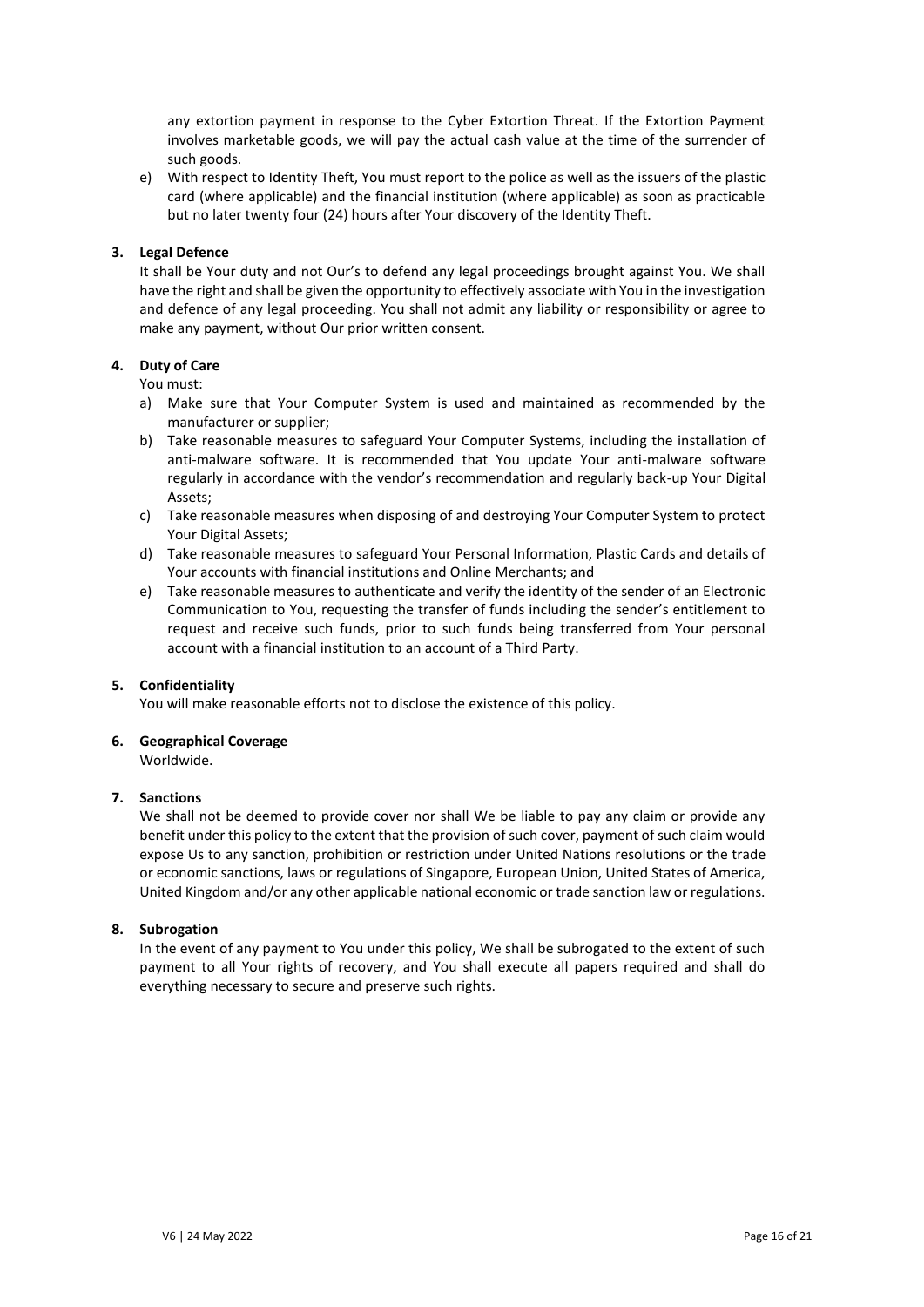# **GENERAL CONDITIONS (APPLICABLE TO THE ENTIRE POLICY)**

# **1. Duty of Care**

You must take all reasonable steps to prevent loss or damage to property insured or prevention of injury under this Policy and to maintain such property in a proper condition.

# **2. Due Diligence**

The due observance and fulfilment of the terms, conditions and endorsements of this policy by You insofar as they relate to anything to be done or complied with by You and the truth of the statements and answers in the said proposal shall be conditions precedent to Our liability to make any payment under this policy.

## **3. Duty of Disclosure**

Any fraud, misstatement or concealment in respect of this insurance or of any claims hereunder will render this policy null and void and any benefit due hereunder will be or become forfeited.

## **4. Fraud**

If any claim under this policy shall be in any respect fraudulent or if any fraudulent means or devices are used by You or anyone acting on Your behalf to obtain any benefit under this policy, all benefits thereunder shall be forfeited.

# **5. Transfer of Interest**

You may not transfer Your interest in the Policy without Our written approval.

## **6. Free Look Period**

You have fourteen (14) days from the date You receive this policy to examine the terms and conditions of the policy and may cancel the policy within the foregoing 14-day period by written request to Us in which case premiums paid will be refunded, if a claim has not been made under the policy. If the policy is sent by post, it is deemed to have been delivered in the ordinary course of post. Where the policy is so cancelled, We will have no liability whatsoever under the cancelled policy and We will be entitled to recover any expense incurred by Us in underwriting the policy. This provision is not applicable to any policies with period of insurance of less than a year and renewals.

#### **7. Cancellation and Refund**

This policy may be cancelled at any time at Your request in writing to Us and We will refund 80% of the pro-rata premium for the unexpired period, subject to a minimum retention amount of \$53.50 (inclusive of GST), provided no claims have been made under the policy.

We may also terminate the insurance by sending You seven (7) days' notice by registered letter to Your last known address and We shall be liable to refund a rateable proportion of the premium for the unexpired term from the date of cancellation.

# **8. Reinstatement**

In the event of a claim arising from fire or any other perils other than theft, We will have the option to:

- a) reinstate the policy and reserve the right to charge additional premium; or
- b) reinstate the policy without additional premium; or
- c) terminate the policy by sending seven (7) days' notice by registered letter to You at Your last known address and any unused premium upon cancellation will be refunded on pro-rate basis for the unexpired term of this policy.

In the event of a claim arising from theft, the policy Sum Insured will be reduced by the loss amount for each and every claim and shall not exceed the sum insured as shown in the Schedule. No reinstatement of the policy would then be allowed.

#### **9. Alteration to Policy**

The following alteration to increase the cover of Your Policy is allowed during the Period of Insurance: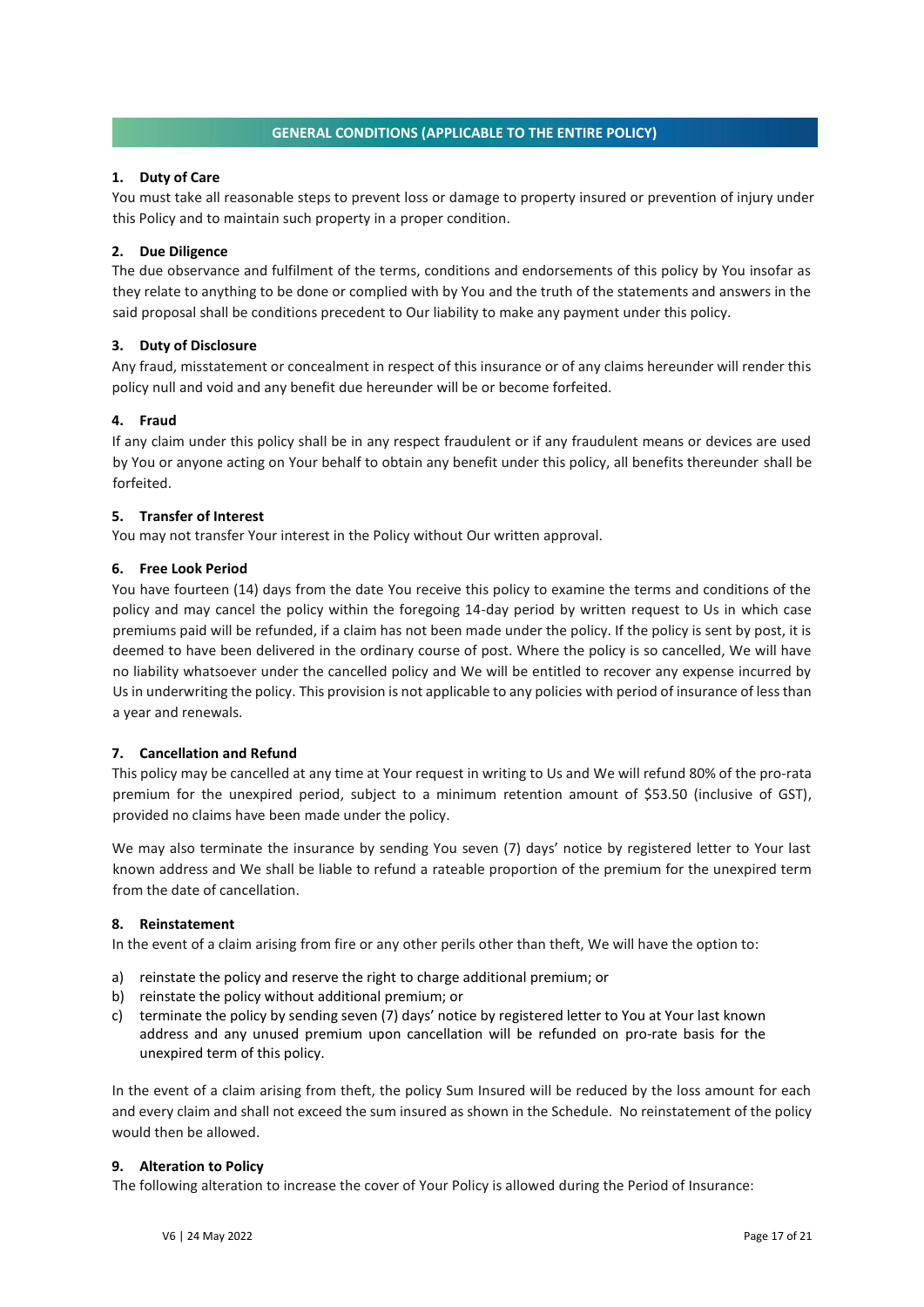- Increasing the Sum insured for Building / Renovation / Contents;
- Adding cover (For example, from a Building & Contents cover to a Building, Renovation & Contents cover); and
- Purchasing the add-ons attachable to Tiq Home Insurance (e.g. family accidental death) during the Period of Insurance.

Any alterations to the Policy will be subject to Our underwriting assessment and You may be required to pay an additional premium to reflect the change in cover.

You may contact our Customer Care hotline at 6887 8777 for any enquiries regarding the alteration to the Policy.

# **10. Other Insurance**

If at the time of any accident which results in a claim under this Policy there is any other insurance covering the same damage or liability or any part of it, We will only pay Our ratable proportion of the claim (this does not apply to Section 13 - Family Accidental Death Protection).

If Your premises are insured by any management corporation strata title (MCST) or HDB town council, You must first send a claim to them for any loss or damage. We will only pay if the:

- a) loss or damage is not covered by the insurance taken out by the management corporation strata title (MCST) or HDB town council; or
- b) loss or damage is more than the limits of insurance taken out by the management corporation strata title (MCST) or HDB town council.

# **11. Admission Offer**

No admission, offer, promise or payment shall be made by You without Our written consent who shall be entitled if it so desires to take over and conduct on Your behalf the defence of any claim or prosecution or to prosecute in Your name for Our benefit any claims for indemnity or damages or otherwise against any Third Party, and shall have full discretion in the conduct of any proceedings in the settlement of any claims and You shall at Our request and at Our expense give all information and assistance as We may require.

# **12. Governing Law**

This policy will be governed by and interpreted in accordance with Singapore law.

# **13. Interpretation**

The construction, interpretation and meaning of the terms, conditions, exclusions and limitations of this policy shall be determined in accordance with the law of Singapore and in accordance with the English text as it appears in this policy.

# **14. Jurisdiction Clause**

No compensation for damage will be payable unless judgments are delivered by or obtained from a competent court of jurisdiction within Singapore.

# **15. Exceptions to Indemnity**

Notwithstanding anything to the contrary in this policy, it is agreed that the indemnity provided herein will not apply to:

- a) Compensation for damage in respect of judgment not delivered by or obtained from a court of competent jurisdiction within Singapore; and
- b) Costs and expenses of litigation recovered by any claimant from You, which are not incurred in and recoverable in Singapore.

# **16. Geographical Coverage**

For Sections 1-12 except Section 6 (1), the insurance coverage is limited to loss occurring within Singapore. For Section 6 (1), the insurance coverage is worldwide excluding those within the geographical areas of USA and Canada. For Section 13, the insurance coverage is worldwide.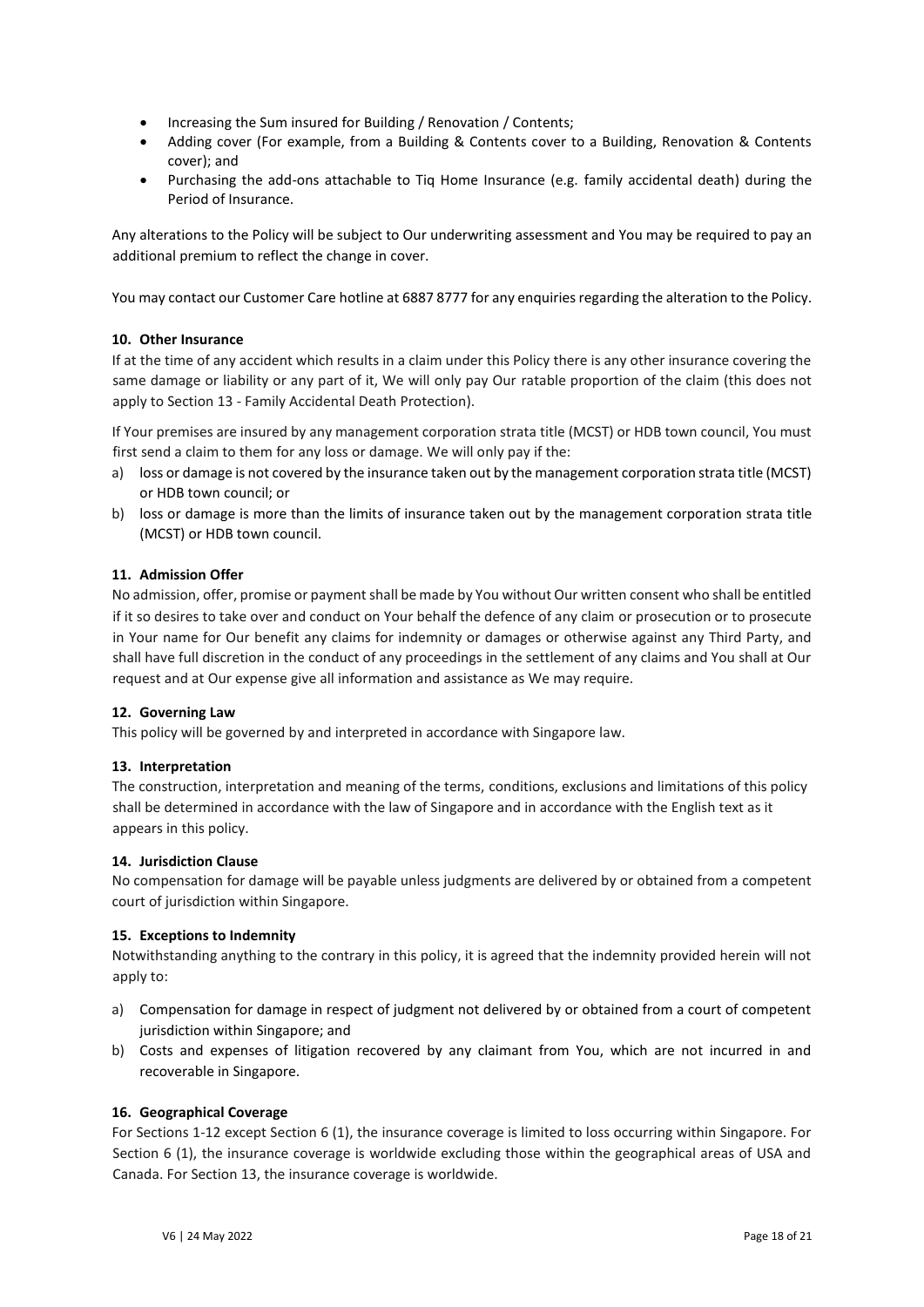# **17. Notice of Claim**

A claim must be notified to us as soon as possible and in any case within thirty (30) days after the occurrence of any event which may give rise to a claim. To report a claim, please call +65 9695 1338 or +65 8218 8521.

## **18. Notice Period**

You shall on the happening of any specific loss to the insured person or any loss or damage to the property insured give immediate notice thereof in writing to Us and shall at Your own expense within thirty (30) days after the happening of such loss or damage deliver to Us the claim in writing with detailed particulars and proofs as may be reasonably required. In the case of loss or damage by theft or any attempt there at, You shall also give immediate notice to the Police. If We elect to reinstate any property, You shall furnish to Us all plans, specifications and quantities as We may reasonably require.

## **19. Sum Insured for Building, Renovations and/or Contents Cover**

You must insure Your Building, Renovation and/or Contents for an amount that represents the full replacement value.

- a) For Building and Renovation, this is the estimated cost of rebuilding or reconstruction, if the Building and Renovation were completely destroyed.
- b) For Contents, this is the cost to replace the item on a like-for-like basis based on current market prices.

If You do not insure Your Building, Renovation and/or Contents for the right amount, We will consider that You have under-insured them.

#### **20. Under-insurance**

In the event of a claim where the Building, Renovation or Contents cover has been under-insured, You will be responsible for part of the loss or damage. We will work out the percentage based on the difference between the benefit limits as stated in the Schedule and the total actual replacement cost of Your Building, Renovation or Contents at the time of the loss or damage as calculated below:

| Full and actual replacement cost |   | Benefit limit of Building, Renovation |
|----------------------------------|---|---------------------------------------|
| Building, Renovation or Contents | - | or Contents shown in Schedule         |

Full and actual replacement cost of Building, Renovation or Contents

For example:

The benefit limit of Building cover shown in the Schedule - \$200,000 The benefit limit of Renovation cover shown in the Schedule - \$100,000 The benefit limit of Contents cover shown in the Schedule - \$20,000

Full and actual replacement cost of Building at the time of loss - \$400,000 Full and actual replacement cost of Renovation at the time of loss - \$200,000 Full and actual replacement cost of Contents at the time of loss - \$50,000

Your share of insurance for Building is 50% (\$200,000/\$400,000) Your share of insurance for Renovation is 50% (\$100,000/\$200,000) Your share of insurance for Contents is 60% (\$30,000/\$50,000)

If there is a loss or damage to the Building at \$100,000, Renovation at \$80,000 and to the Content at \$15,000, the following will apply.

You will be responsible for paying \$50,000 (50% of \$100,000) to repair, replace or reinstate the Building, \$40,000 (50% of \$80,000) to repair, replace or reinstate the Renovation, and \$9,000 (60% of \$15,000) to repair or replace the Contents.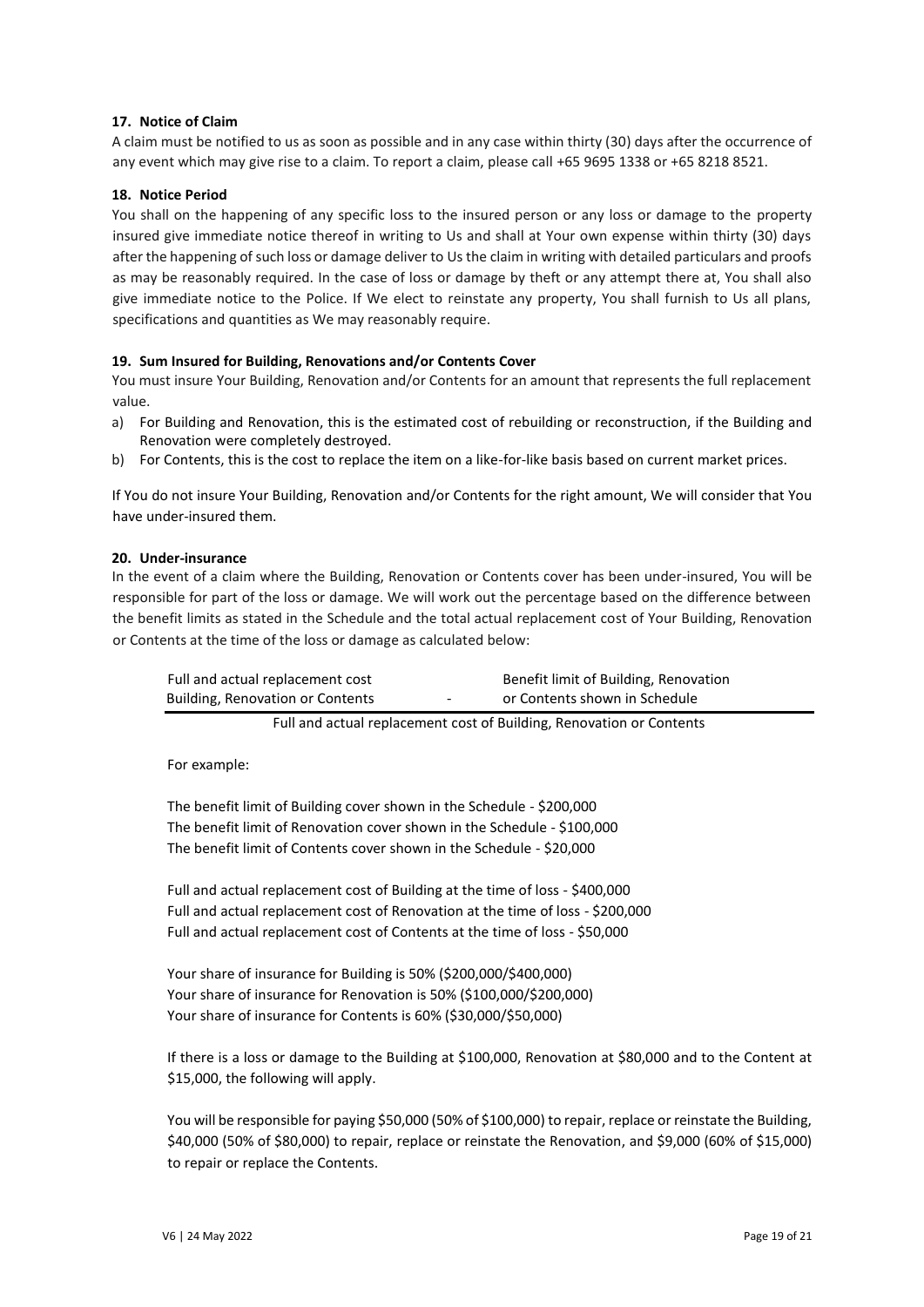## **21. Basis Of Settlement**

A pair or set of items or articles is treated as one item.

We will settle Your claim, if any, either on an indemnity basis or, at Our option, new for old with provision for wear and tear deduction, if necessary.

#### **22. Electrical Appliances**

It is a condition precedent to Our liability that all electrical equipment is compliant with the Consumer Protection (Safety Requirements) Regulations (CPSR) and affixed with the Safety Mark.

#### **23. Contracts (Rights of Third Parties) Act**

A person who is not a party to this policy contract will have no right under the Contracts (Rights of Third Parties) Act to enforce any of its terms.

# **24. Burden of Proof**

In any action, suit or other proceeding where We allege that by reason of the provisions of these exclusions, any loss, damage or other contingency is not insured by this insurance, the burden of proving that such loss, damage or other contingency is insured shall be upon You.

## **25. Proof of Value and Ownership**

To help You prove any loss, We recommend that You keep receipts, valuations, photographs, instruction booklets and guarantee cards to help with Your claim.

## **26. Renewal**

If this policy is renewed, We will provide the new terms and conditions (if these apply) for the next policy year before the start date of the next policy year.

If We did not receive any request to cancel the policy as set out in General Condition clause 7, we will take the premium using the current payment method you have chosen.

This policy will apply for as long as we can successfully collect the premium before the premium due date.

#### **DISPUTE RESOLUTION**

Any dispute arising from a matter that is related to or in connection with this Policy shall be referred to the Financial Industry Disputes Resolution Centre Ltd ("FIDReC"). This would apply as long as the dispute can be brought before FIDReC.

In the event that the dispute cannot be referred to or dealt with by FIDReC, it shall be referred to and resolved by arbitration in Singapore in accordance with the Arbitration Rules of the Singapore International Arbitration Centre which shall be applicable at that time.

#### **POLICY OWNER'S PROTECTION SCHEME**

This policy is protected under the policy Owners' Protection Scheme which is administered by the Singapore Deposit Insurance Corporation (SDIC). Coverage for your policy is automatic and no further action is required from you. For more information on the types of benefits that are covered under the scheme as well as the limits of coverage, where applicable, please contact us or visit the General Insurance Association (GIA) or SDIC websites [\(www.gia.org.sg](http://www.gia.org.sg/) or [www.sdic.org.sg\)](http://www.sdic.org.sg/).